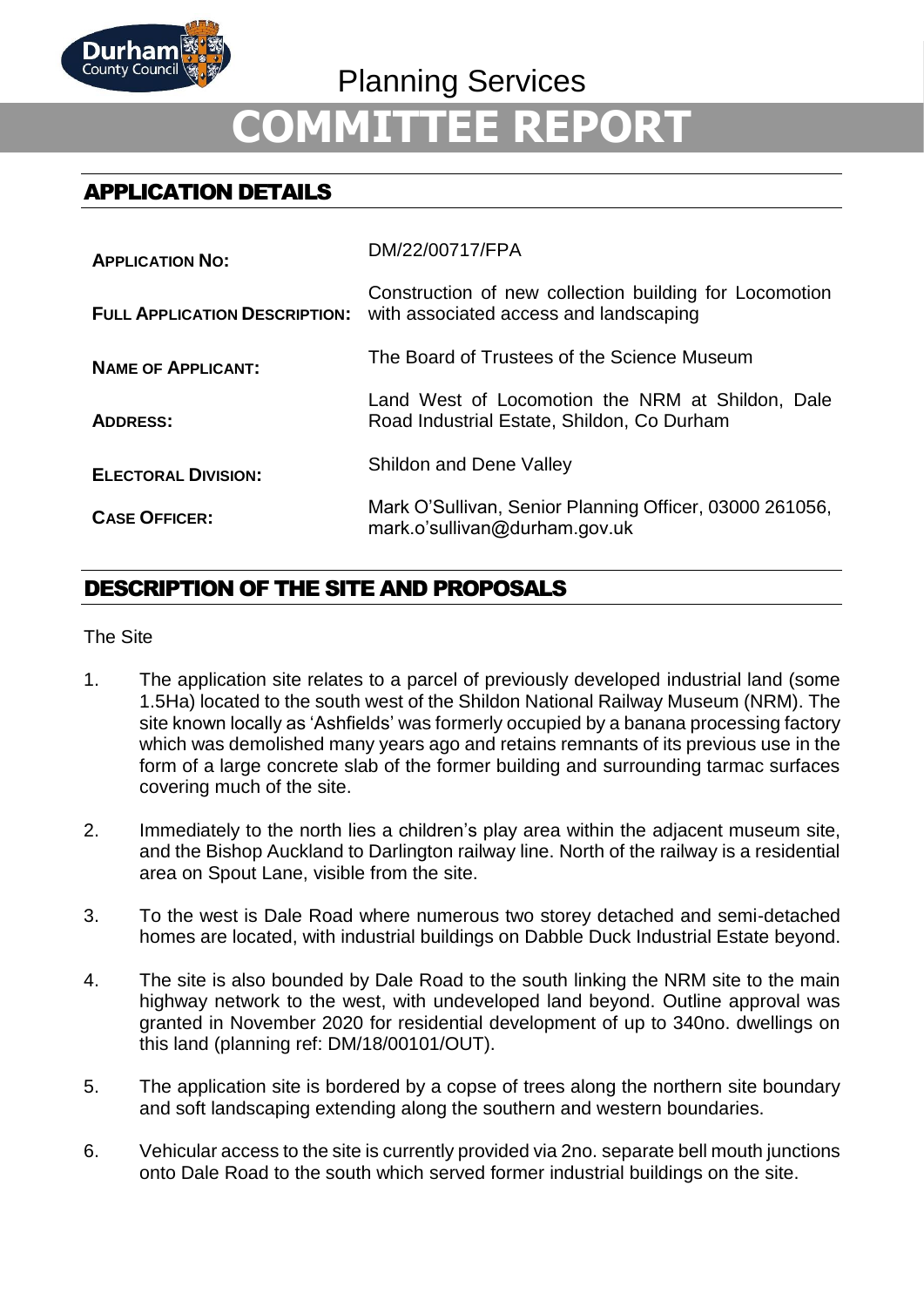### The Proposal

- 7. The Shildon Locomotion officially opened in 2004, and became part of the Science Museum Group in 2017. The Science Museum Group is a collection of national museums in the UK that includes the Science Museum (London), the National Railway Museum (York), the Science and Industry Museum (Manchester), Locomotion (Shildon, County Durham), the National Science and Media Museum (Bradford) and the National Collections Centre (Wroughton, Swindon). As the sister site of the National Railway Museum in York, the Shildon Locomotion celebrates Shildon as the cradle of the railways where the Stockton and Darlington Railway was the first public railway to run steam-powered locomotives. The museum is currently home to more than 70 rail vehicles from the national collection, including internationally significant items. The 6000m2 purpose-built museum plays a vital role in Shildon with volunteers and community activities contributing to the distinctive character, presentation and interpretation of the site.
- 8. As part of the National Railway Museums 'Vision 2025' marking the 200<sup>th</sup> anniversary of the Stockton to Darlington Railway, the Shildon site aims to build new audiences and grow annual visitor number from 200,000 to 250,000. As part of this vision, the Shildon site is proposing to develop 'Locomotion Building Two'.
- 9. Planning permission is sought for the construction of a new storage and exhibition building at the Shildon NRM site to house additional railway collection vehicles, managed by the Science Museum Group. Occupying a floor area 2106m2, and set within landscaped surrounds, the proposed collection building would be of single storey height (max 7.9m reducing to 5.83m), with maximum dimensions of 75m length x 28m depth. The prosed building would be located towards the northern edge of the application site and set on a north-west to south-east axis, tapering away from the northern boundary of the existing hardstanding, whilst following the alignment of the railway lines to the north. An enhanced landscape scheme would be implemented around the main building comprising areas of hard and soft landscaping.
- 10. Public access to the site would be gained through the main museum to the north east which has a large public car park to the south of the main museum collection building. Vehicular access into the site for the delivery of collection exhibits and maintenance purposes would be achieved from Dale Road to the south via a newly created access point.
- 11. The museum hopes to open this new facility in 2023 ahead of celebrations to mark the bicentenary of the Stockton & Darlington Railway in 2025.
- 12. The planning application is reported to the Planning Committee in accordance with the Council's Scheme of Delegation as the proposals fall within the definition of major development.

# PLANNING HISTORY

13. Outline planning permission was granted in February 2017 for the erection of up to 310no. dwellings on land to the south of Dale Road, including the current application site (planning ref: DM/14/03431/OUT). The outline permission replaced an earlier extant consent (7/2008/0551/DM) for the same development. Since that decision, the land to the south of the application site and east of Locomotion has been subject to a separate outline proposal by Theakston Estate Ltd for the development of up to 340no. houses, which was approved in November 2020 (planning ref: DM/18/00101/OUT). As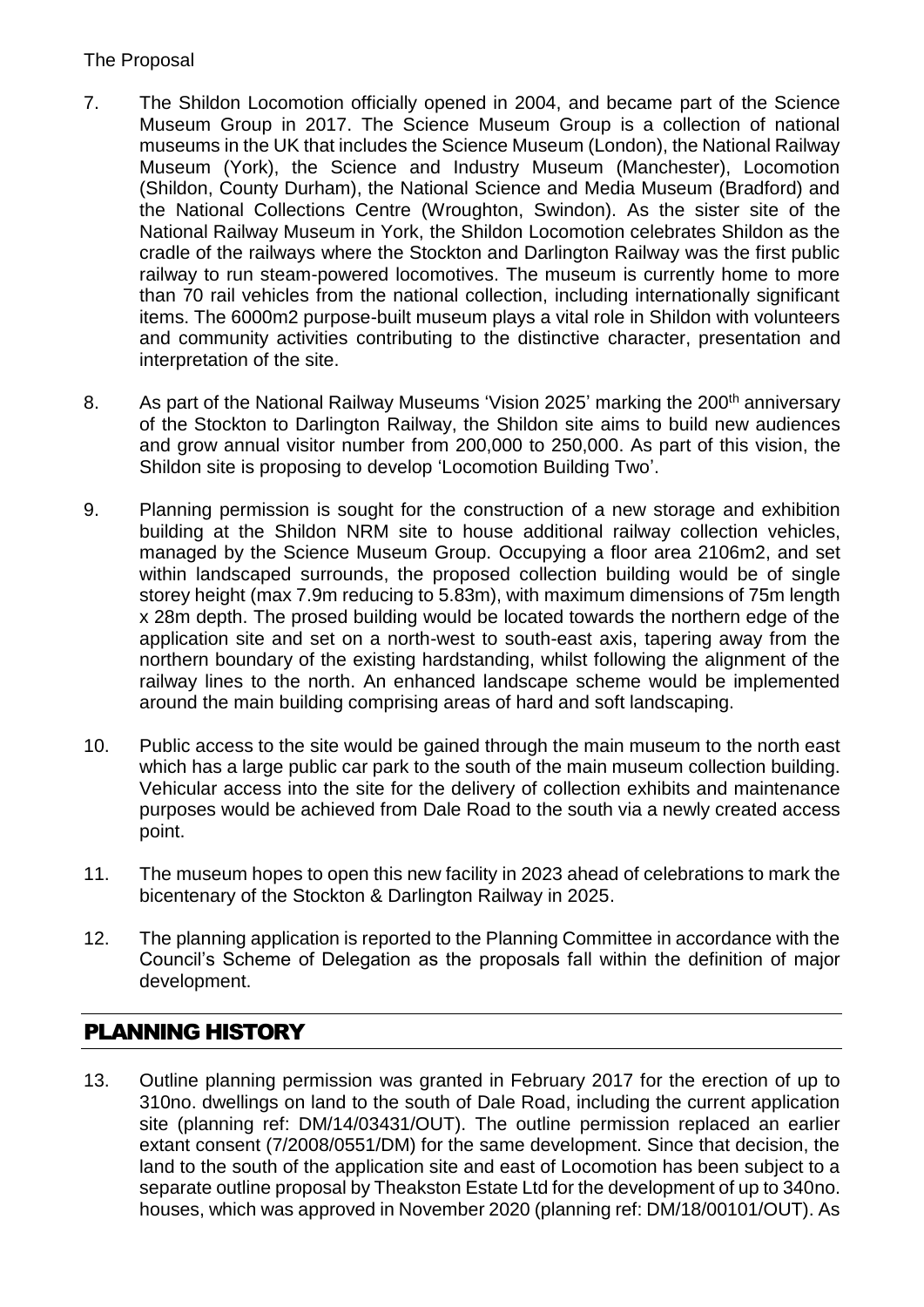part of this approval it was confirmed that the current application site would be subject to a separate application to be submitted by the museum as an expansion to its facility. The timescales for implementation of this most recent approval are presently unknown.

# PLANNING POLICY

#### **NATIONAL POLICY**

- 14. A revised National Planning Policy Framework (NPPF) was published in July 2018 (with updates since). The overriding message continues to be that new development that is sustainable should go ahead without delay. It defines the role of planning in achieving sustainable development under three overarching objectives – economic, social and environmental, which are interdependent and need to be pursued in mutually supportive ways. In accordance with Paragraph 213 of the National Planning Policy Framework, the following elements of the NPPF are considered relevant to this proposal.
- 15. *NPPF Part 2 Achieving Sustainable Development* The purpose of the planning system is to contribute to the achievement of sustainable development and therefore at the heart of the NPPF is a presumption in favour of sustainable development. It defines the role of planning in achieving sustainable development under three overarching objectives - economic, social and environmental, which are interdependent and need to be pursued in mutually supportive ways. The application of the presumption in favour of sustainable development for plan-making and decisiontaking is outlined.
- 16. *NPPF Part 4 Decision-making* Local planning authorities should approach decisions on proposed development in a positive and creative way. They should use the full range of planning tools available, including brownfield registers and permission in principle, and work proactively with applicants to secure developments that will improve the economic, social and environmental conditions of the area. Decisionmakers at every level should seek to approve applications for sustainable development where possible.
- 17. *NPPF Part 6 Building a strong, competitive economy* Planning policies and decisions should help create the conditions in which businesses can invest, expand and adapt. Significant weight should be placed on the need to support economic growth and productivity, taking into account both local business needs and wider opportunities for development.
- 18. *NPPF Part 8 Promoting Healthy and Safe Communities* The planning system can play an important role in facilitating social interaction and creating healthy, inclusive communities. Developments should be safe and accessible; Local Planning Authorities should plan positively for the provision and use of shared space and community facilities. An integrated approach to considering the location of housing, economic uses and services should be adopted.
- 19. *NPPF Part 9 Promoting Sustainable Transport* Encouragement should be given to solutions which support reductions in greenhouse gas emissions and reduce congestion. Developments that generate significant movement should be located where the need to travel will be minimised and the use of sustainable transport modes maximised.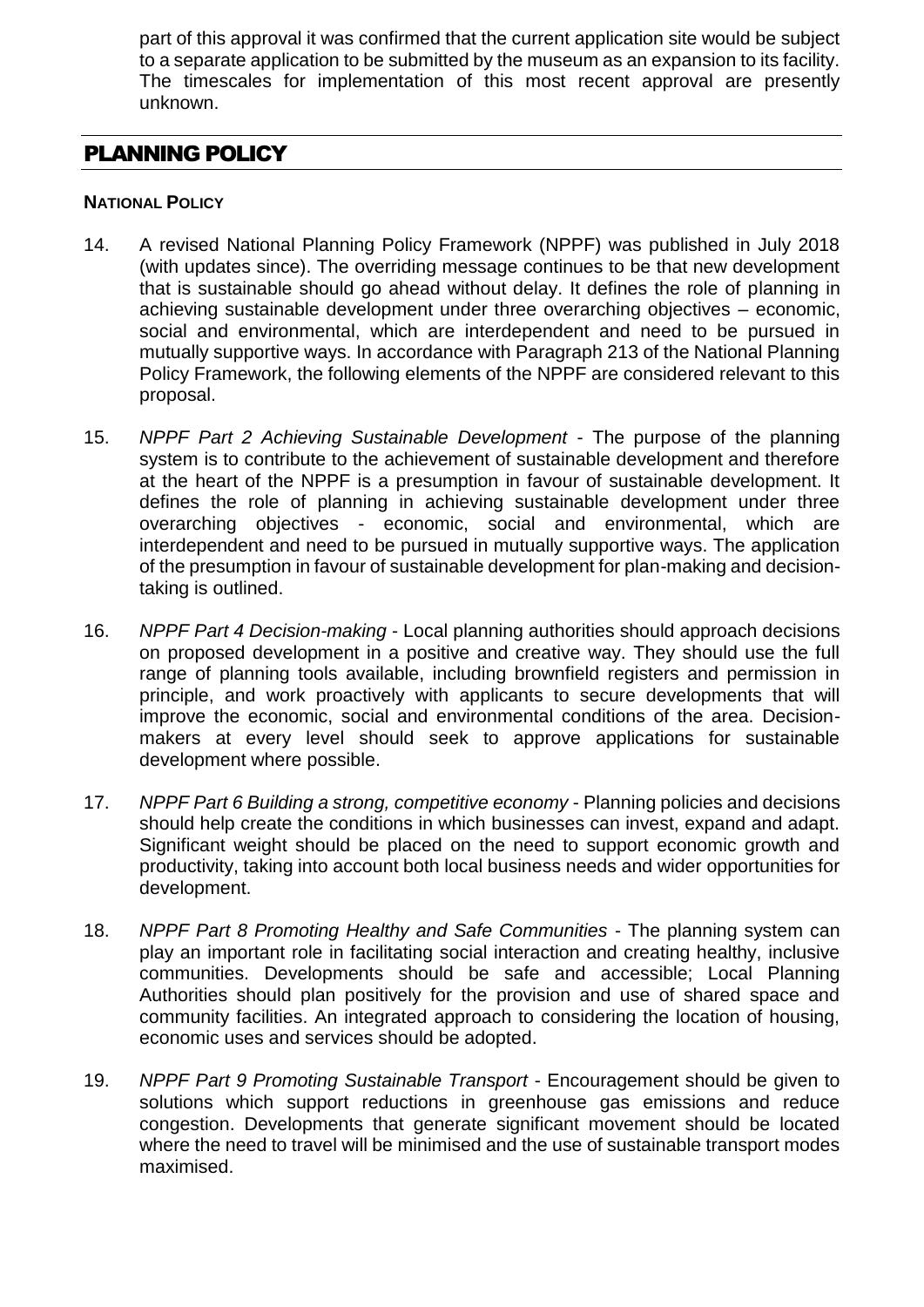- 20. *NPPF Part 11 Making Effective Use of Land* Planning policies and decisions should promote an effective use of land in meeting the need for homes and other uses, while safeguarding and improving the environment and ensuring safe and healthy living conditions. Strategic policies should set out a clear strategy for accommodating objectively assessed needs, in a way that makes as much use as possible of previously-developed or 'brownfield' land.
- 21. *NPPF Part 12 Achieving Well-Designed Places* The Government attaches great importance to the design of the built environment, with good design a key aspect of sustainable development, indivisible from good planning.
- *22. NPPF Part 14 Meeting the Challenge of Climate Change, Flooding and Coastal Change* - The planning system should support the transition to a low carbon future in a changing climate, taking full account of flood risk and coastal change. It should help to shape places in ways that contribute to radical reductions in greenhouse gas emissions, minimise vulnerability and improve resilience; encourage the reuse of existing resources, including the conversion of existing buildings; and support renewable and low carbon energy and associated infrastructure.
- 23. *NPPF Part 15 Conserving and Enhancing the Natural Environment -* The Planning System should contribute to and enhance the natural and local environment by protecting and enhancing valued landscapes, geological conservation interests, recognising the wider benefits of ecosystems, minimising the impacts on biodiversity, preventing both new and existing development from contributing to or being put at unacceptable risk from Page 73 pollution and land stability and remediating contaminated or other degraded land where appropriate.
- 24. *NPPF Part 16 Conserving and Enhancing the Historic Environment* Local planning authorities should identify and assess the particular significance of any heritage asset that may be affected by a proposal (including by development affecting the setting of a heritage asset) taking account of the available evidence and any necessary expertise. They should take this into account when considering the impact of a proposal on a heritage asset, to avoid or minimise any conflict between the heritage asset's conservation and any aspect of the proposal.

#### <https://www.gov.uk/guidance/national-planning-policy-framework>

#### **NATIONAL PLANNING PRACTICE GUIDANCE:**

25. The Government has consolidated a number of planning practice guidance notes, circulars and other guidance documents into a single Planning Practice Guidance Suite. This document provides planning guidance on a wide range of matters. Of particular relevance to this application is the practice guidance with regards to; determining a planning application; flood risk; healthy and safe communities; land affected by contamination; housing and economic development needs assessments; housing and economic land availability assessment; natural environment; noise; public rights of way and local green space; planning obligations; use of planning conditions; and; water supply, wastewater and water quality.

<https://www.gov.uk/government/collections/planning-practice-guidance>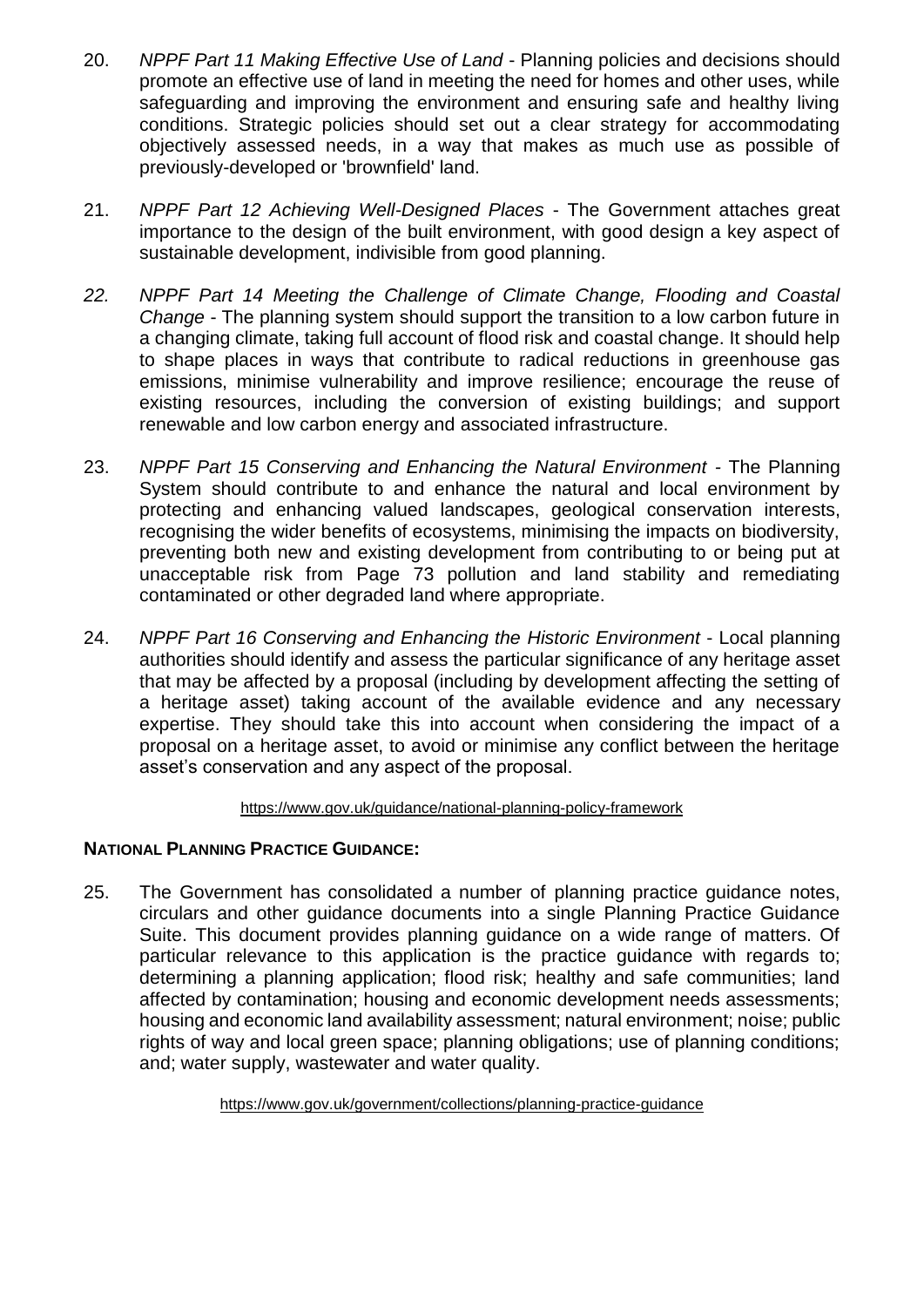#### **LOCAL PLAN POLICY:**

#### The County Durham Plan

26. Paragraph 47 of the NPPF states that planning law requires applications for planning permission to be determined in accordance with the development plan, unless material considerations indicate otherwise. The development plan is the County Durham Plan (CDP). The following CDP policies would be deemed relevant to the determination of the application:

Policy 6 (Development on unallocated sites) Policy 7 (Visitor attractions) Policy 21 (Delivering sustainable transport) Policy 29 (Sustainable design) Policy 31 (Amenity and pollution) Policy 32 (Despoiled, degraded, derelict, contaminated and unstable land) Policy 35 (Water management) Policy 36 (Water infrastructure) Policy 39 (Landscape) Policy 40 (Trees, woodlands and hedges) Policy 41 (Biodiversity and geodiversity) Policy 43 (Protected Species and Nationally and Locally Protected Sites)

- Policy 44 (Historic environment)
- Policy 56 (Safeguarding mineral resources)

<https://www.durham.gov.uk/cdp>

## CONSULTATION AND PUBLICITY RESPONSES

#### **STATUTORY RESPONSES:**

- 27. *Shildon Town Council –* No comments received.
- 28. *Highway Authority* Raise no objections.
- *29. The Coal Authority –* Raise no objections, subject to the imposition of condition.
- 30. *NWL –* Raise no objections, subject to condition. Development should be carried out within strict accordance with the submitted document entitled "Drainage Strategy Report".
- *31. Network Rail –* No comments received.
- 32. *Historic England –* No comment.

#### **INTERNAL CONSULTEE RESPONSES:**

- 33. *Spatial Policy –* No objections. The proposal will invest in an existing facility and is considered to be acceptable in principle.
- 34. *Design and Conservation* Raise no objections.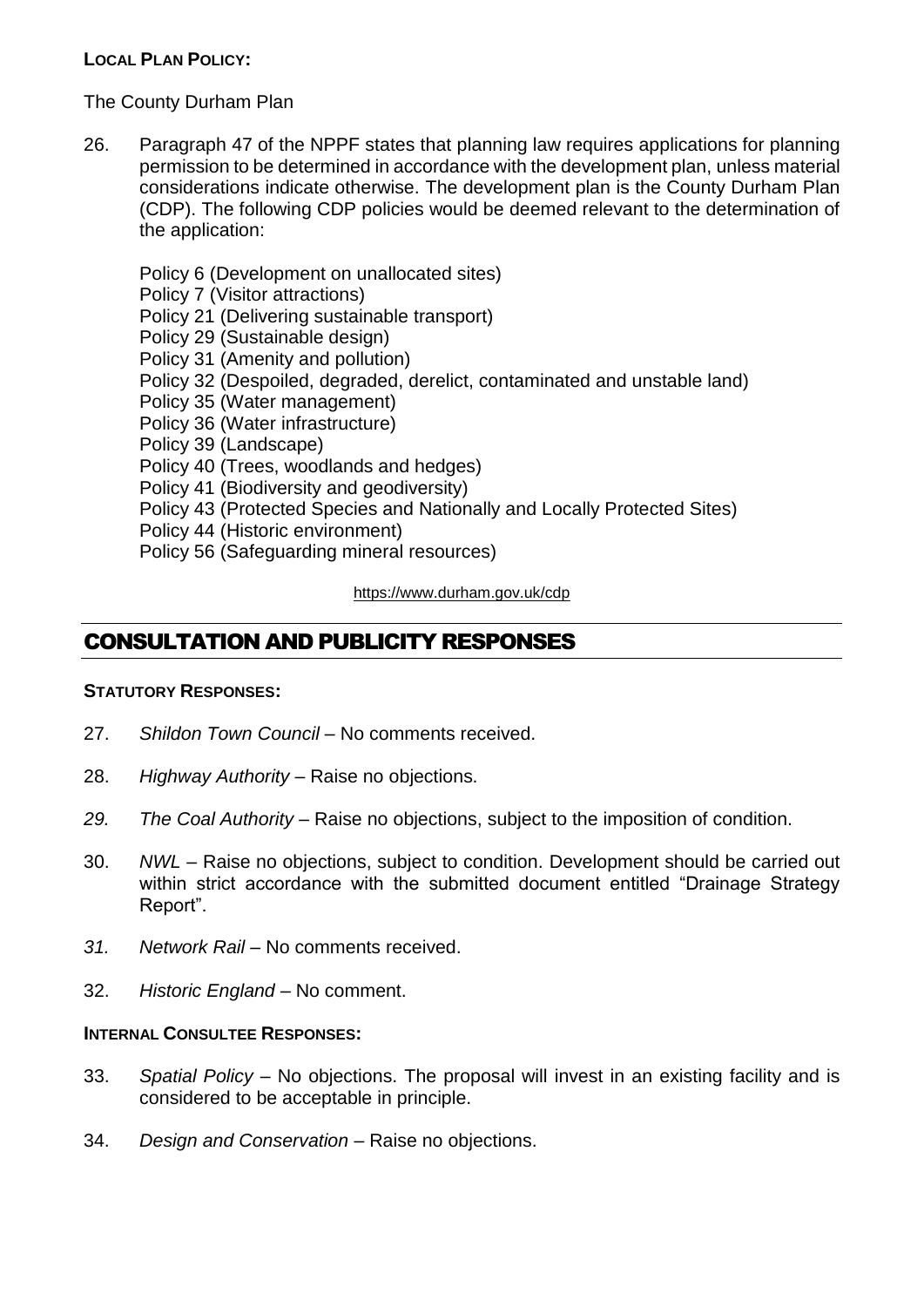- 35. *Ecology*  No objections subject to suggested conditions. The tree identified to be of moderate risk for bats is to be retained as part of the proposals. Adequate net gains in biodiversity can be achieved by the proposals and there would be no threat to Dingy Skipper populations.
- 36. *Contaminated Land* Raise no objections, subject to condition.
- 37. *Environmental Health (Noise) –* No objections, subject to conditions controlling noise mitigation, sensitive construction and the submission of a construction management plan.
- 38. *Air Quality* No objections.
- 39. *Drainage* Raise no objections to the proposals. Given the proposed access will only be used for occasional exhibit deliveries and not for general access by the public, staff, or daily commercial use, the treatment of surface water can be relaxed to that as proposed.
- 40. *Landscape –* Raise no objections subject to conditions controlling lighting details. A landscape management plan has been provided which is deemed acceptable.
- 41. *Trees –* Raise no objections.
- 42. *Archaeology –* Raise no objections.
- *43. PALO –* No comments received.
- *44. Visit County Durham -* No comments received.
- *45. Friends of Stockton – Darlington Railway -* No comments received.

#### **PUBLIC RESPONSES:**

- 46. The application has been publicised by way of site and press notice, and notification letters to neighbouring residents. No representations have been received in response to this exercise.
- 47. Cllr Shirley Quinn offers her full support to the application, welcoming the development of the vacant site which would reduce anti-social behaviour and prevent unauthorised encampments on the land.

#### **APPLICANTS STATEMENT:**

- 48. The Locomotion site opened in 2004 and is amongst the premier tourist attractions in County Durham, attracting around 200,000 visitors a year. The new building will house over 50 railway vehicles from the national collection, adding to the vehicles that are already on display there and making Locomotion one of the largest collections of railway vehicles in the world. It is expected to open in 2023 ahead of celebrations to mark the bicentenary of the Stockton & Darlington Railway in 2025 and will provide further opportunities to tell the story of Shildon as the world's first railway town.
- 49. Together with the existing collection building and better interpretation across the whole site, the new building will enable the museum to tell a more involved and more coherent story of the railway industry from its earliest days in Shildon to the present,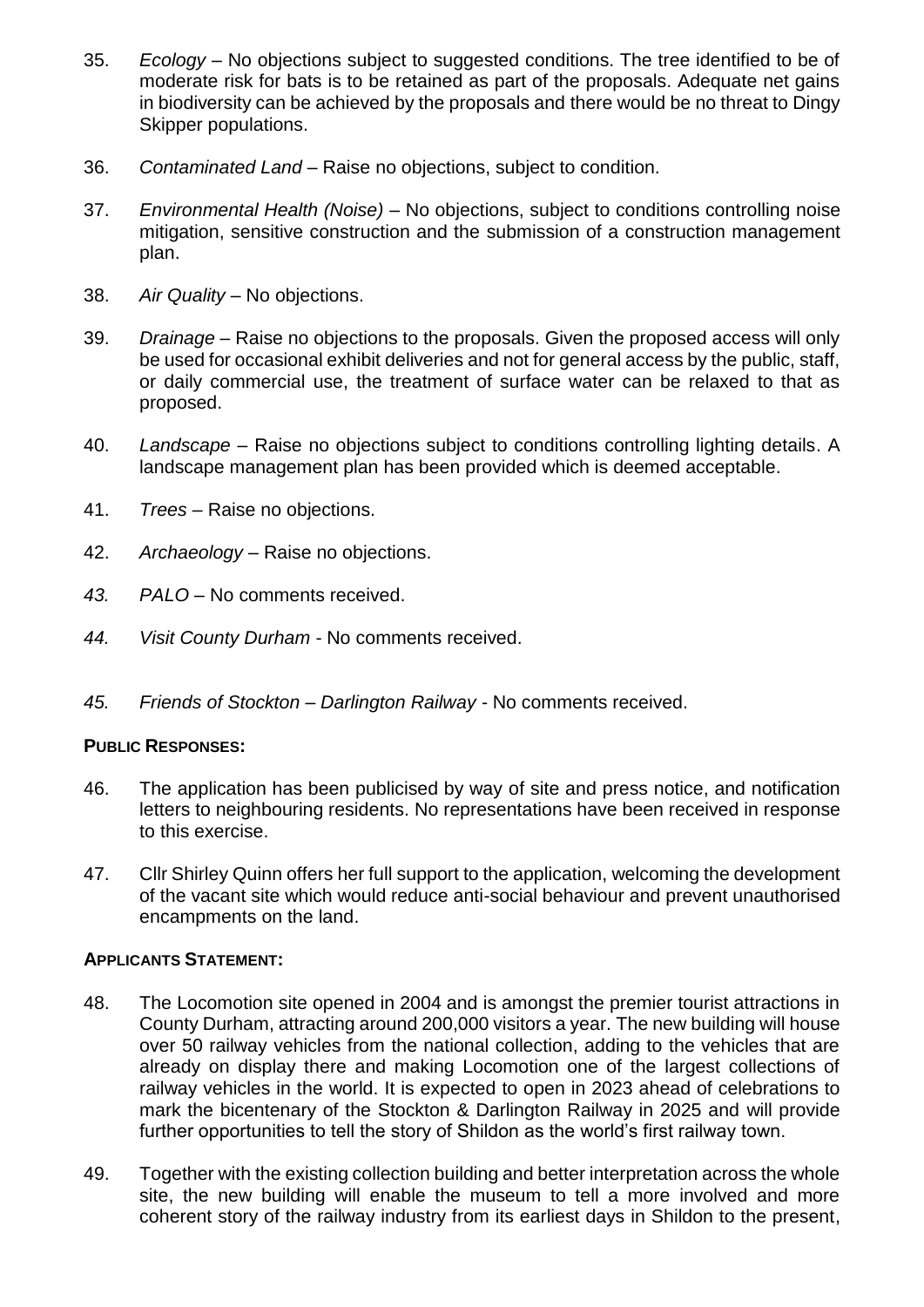taking account of its national and international impact. It will also act as an impetus to enhance learning and engagement activity on site and provide more opportunities for volunteering, already a popular part of the programme. Significantly, the new building will result in longer dwell times on site which will contribute to the long-term financial sustainability of Locomotion.

- 50. The new collection building will occupy the former Ashfield's industrial site to the north of Dale Road. The land was previously occupied by a large banana processing plant but the buildings have now been demolished and the site is in a derelict state. It was transferred to Durham County Council for the expansion of Locomotion and the County Council will now act as funding partners to the Science Museum Group in bringing the project forward.
- 51. The proposal offers a fantastic opportunity to redevelop this large brownfield site. The collection building is of a contemporary appearance with a mono-pitched roof, which rises to the main public face to the north. Its orientation, scale and massing and internal environment is driven by the unique role of the facility to enable the storage and movement of large locomotives. Insulated metal cladding panels are proposed to create a decorative exterior, which compliments the existing museum. The use of highperforming materials within the external envelope offers a low energy means of achieving a stable internal environment that will protect and conserve the collection. The development will achieve a BREEAM rating of 'very good'
- 52. Whilst the building footprint only covers around 20% of the wider landholding, a comprehensive landscaping scheme is proposed to improve the sense of arrival to Locomotion, emphasising its role as a cultural cornerstone for the community and contributing to the wider regeneration of this part of Shildon. The main area of opportunity lies to the south, where the approach is to create landscape character authentic to the railway. The recycling and re-use of existing materials is a key component of this, where existing hard landscapes are repurposed and de-paved in areas to create porosity and enhance biodiversity. The layout of this area references the proportions of railway sidings and will provide a playable landscape for visitors with an attractive southern aspect.
- 53. In the lead up to the submission, extensive discussions were held with planning officers at the Council along with their technical advisors as part of a formal preapplication process. The team at Locomotion has also consulted with key stakeholders in the local community and the wider region and in January this year, they held a formal public consultation exercise including drop-in sessions and an online event. The proposals were very well received by the local community, who considered the development to be an excellent use of the former Ashfield site.
- 54. The discussions with officers have also confirmed their support for the application culminating in the recommendation for approval. The principle of development is acceptable in the context of policies within the NPPF and the County Durham Plan, which seek to make effective use of a derelict sites, offer support for development that enhances and complements existing visitor attractions and not to prejudice the development of the Stockton and Darlington Railway as a visitor attraction or education resource.
- 55. The environmental impacts of the scheme have been considered within a suite of technical reports submitted with the application to cover the items of flood risk and drainage, ecology, trees, ground conditions, heritage, noise and transport and were found to be acceptable.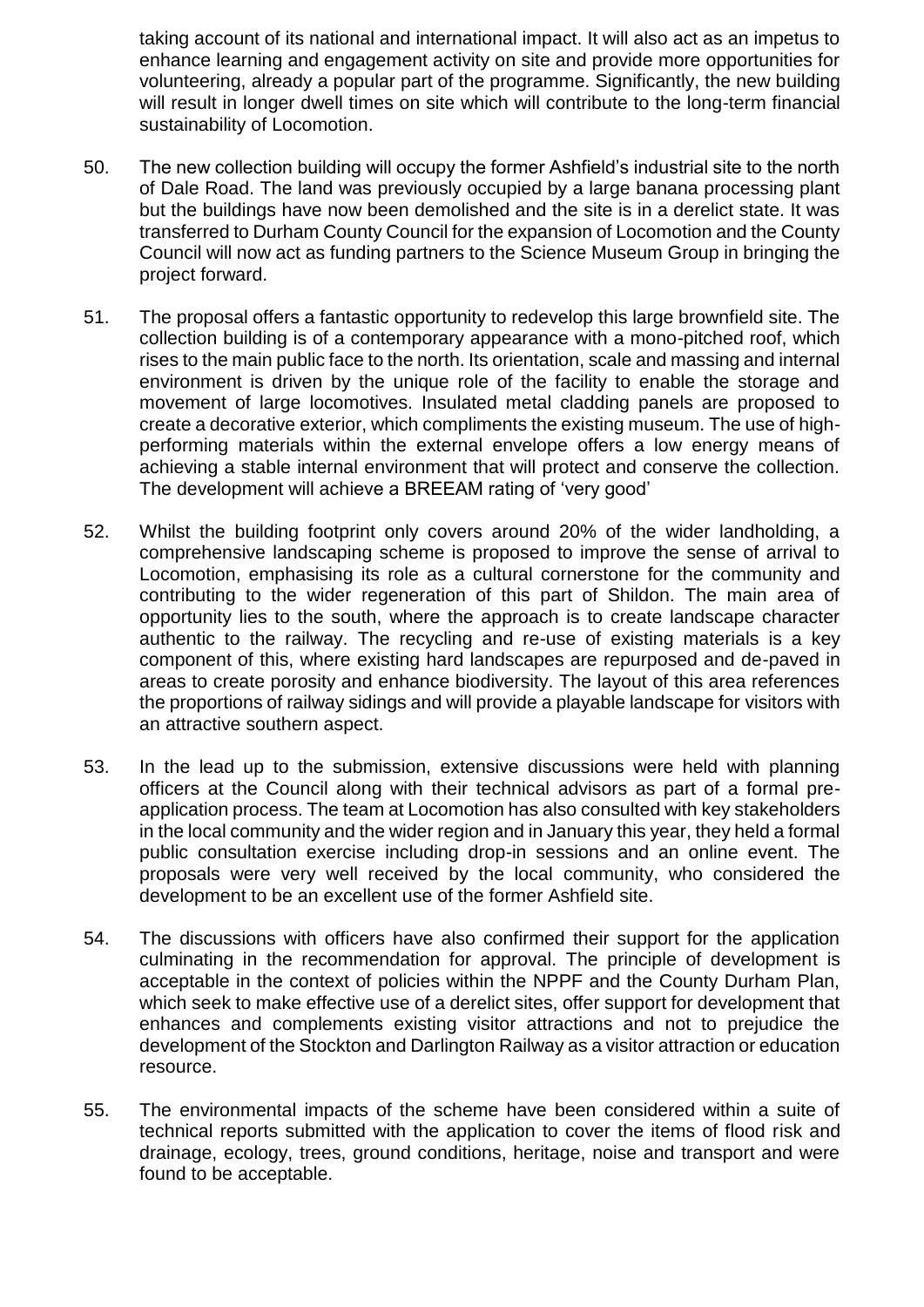- 56. In relation to transport specifically, an additional 50,000 annual visitors are expected at the museum once the new building opens. However, as museum opening hours (10.00 – 16.00) generally fall outside of the normal rush hour, these additional trips are not considered to have a significant impact on the capacity of local roads or important junctions. Outside of major events, the existing car park has sufficient capacity to accommodate the small increase in daily visitors but future upgrades are proposed. On occasions where significant 'big train' events do take place, Locomotion operates a Traffic Management (TM) plan which is prepared and agreed with Durham Safety Advisory Group and the Museum will continue to adopt this protocol.
- 57. The new collection building is the centrepiece of a programme of improvements taking place at Locomotion, which will include repairs to the site's historic buildings, the display of the original Locomotion No.1 and the relocation of the historically-significant Gaunless Bridge as part of the National Railway Museum's planned celebrations. It is the most significant development to take place at the museum since it first opened in 2004 and will bolster the appeal of this national tourist attraction.

# PLANNING CONSIDERATIONS AND ASSESSMENT

58. Having regard to the requirements of Section 38(6) of the Planning and Compulsory Purchase Act 2004 the relevant Development Plan policies, relevant guidance and all other material planning considerations, including representations received, it is considered that the main planning issues relate to the principle of development, scale/design, impact on neighbouring uses, landscape/arb impact, highways, ecology, land stability, flooding/drainage, sustainability and other matters.

The Principle of the Development

- 59. The application is to be determined in accordance with relevant policies set out within the County Durham Plan (CDP) and the NPPF. Paragraph 11C of the NPPF requires applications for development proposals that accord with an up to date development plan to be approved without delay.
- 60. Proposals seek to develop land adjacent to the existing NRM at Shildon to construct a new railway exhibition and storage facility. The statutory development plan for the area comprises solely of the CDP as there is no neighbourhood planning activity in this area.
- 61. Policy 6 (Development on Unallocated Sites) of the CDP allows for the development of this site which is within the built up area provided that the development meets certain conditions outlined within the policy. Of particular relevance would be:
	- a. Development is compatible with, and is not prejudicial to, any existing, allocated or permitted use of adjacent land;
	- c. does not result in the loss of open land that has recreational, ecological or heritage value, or contributes to the character of the locality which cannot be adequately mitigated or compensated for;
	- d. is appropriate in terms of scale, design, layout, and location to the character, function, form and setting of the settlement;
	- e. will not be prejudicial to highway safety or have a severe residual cumulative impact on network capacity;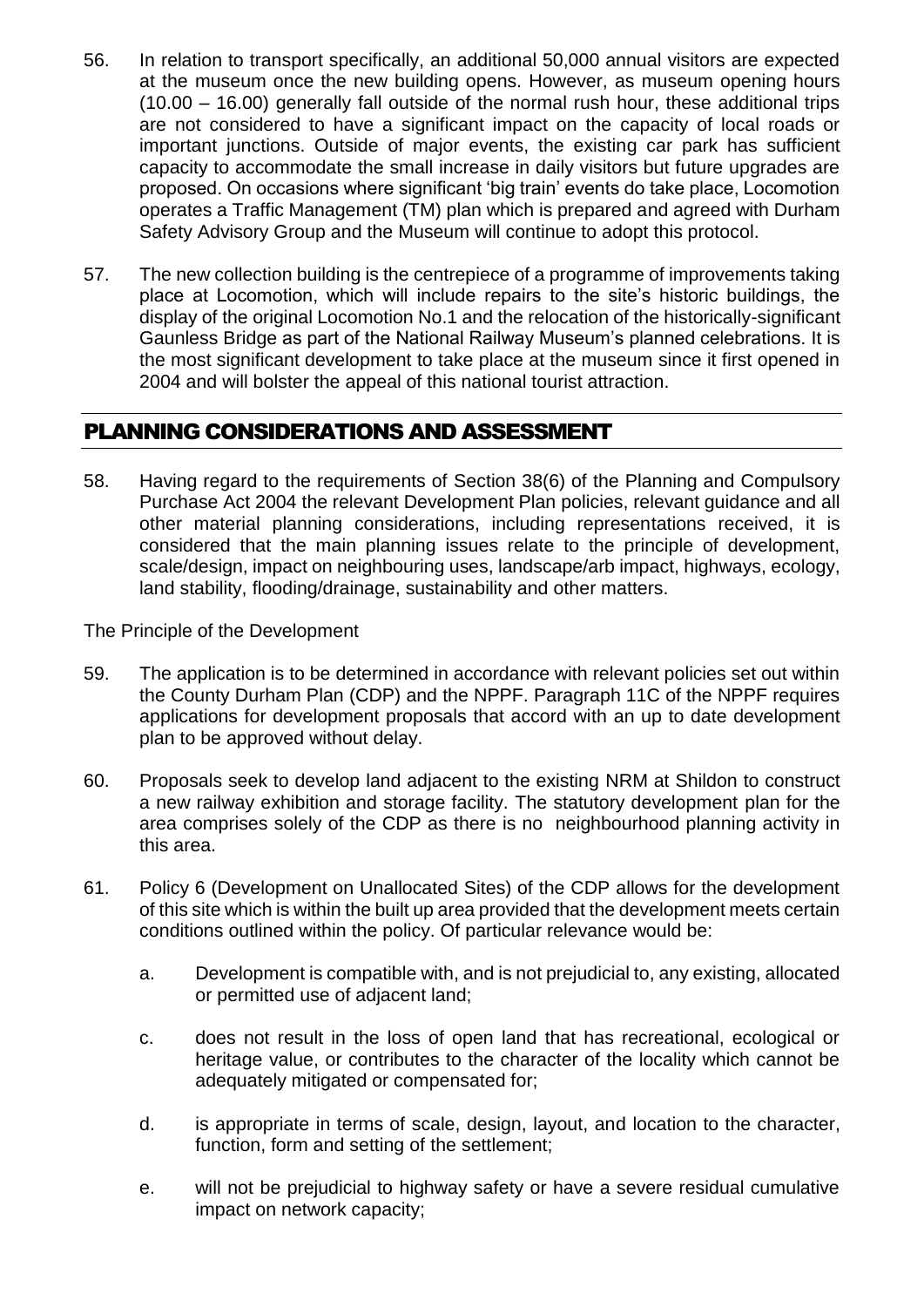- f. has good access by sustainable modes of transport to relevant services and facilities and reflects the size of the settlement and the level of service provision within that settlement;
- g. does not result in the loss of a settlement's or neighbourhood's valued facilities or services unless it has been demonstrated that they are no longer viable;
- h. minimises vulnerability and provides resilience to impacts arising from climate change, including but not limited to, flooding;
- i. where relevant, makes as much use as possible of previously developed (brownfield) land; and
- j. where appropriate, it reflects priorities for urban regeneration.
- 62. The proposed development would occupy a previously developed site in a sustainable and accessible location within the main settlement and directly adjacent to the main NRM site. Presently the site stands vacant comprising an expanse of broken hardstand and scrubland, and its re-use for tourism related activity in association with the adjacent site use would be welcomed.
- 63. The existing Locomotion site at Shildon already attracts significant visitor numbers and contributes to the tourism offer in the County. CDP Policy 7 (Visitor Attractions) recognises the value of visitor attractions to the economy and the expansion of existing attractions is permissible under the Policy provided that they are located in sustainable and accessible locations. Development should also be appropriate to the site's location in terms of scale, design, layout and materials. In this instance the development would help support the viability of an existing visitor attraction, and the development of a year-round visitor economy and/or extends visitor stays. The proposal is considered to be in accordance with this policy and compliant with NPPF Part 6 which seeks to build a strong and competitive economy, with increased visitor spend and job creation likely to result. The proposals would invest in an existing tourist facility and is considered to be acceptable in principle, subject to the following material planning considerations.

#### Scale/Design

- 64. Part 12 of the NPPF and CDP policy 29 seek to ensure good design in new developments. New development should be appropriate in terms of scale, design, layout, and location to the character, function, form and setting of the settlement. It should contribute positively to an area's character, identity, heritage significance, townscape and landscape features, helping to create and reinforce locally distinctive and sustainable communities; and also create buildings and spaces that are adaptable to changing social, technological, economic and environmental conditions and include appropriate and proportionate measures to reduce vulnerability, increase resilience and ensure public safety and security.
- 65. Whilst the site contains no known heritage assets (being located away from the Stockton and Darlington Railway – CDP Policy 46), it lies to the south east of the Shildon Conservation Area and the high status listed assets contained within it. CDP Policy 44 (Historic Environment) as well as section 16 of the NPPF (Conserving and enhancing the historic environment) are therefore relevant in assessing this application. New development should sustain the significance of designated and nondesignated heritage assets, including any contribution made by their setting. The policy attaches great weight to the conservation of all designated assets and their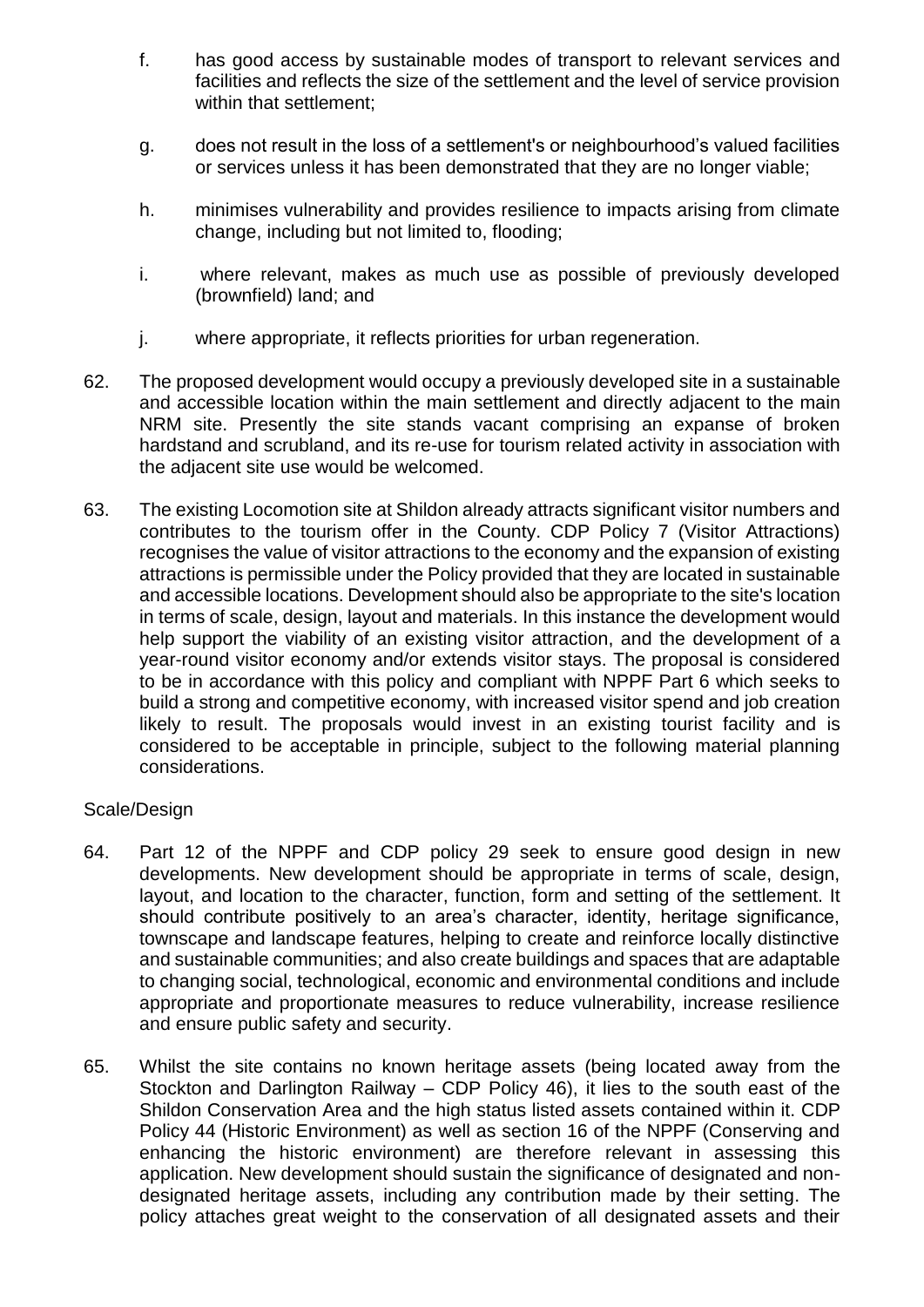settings. Such assets should be conserved in a manner appropriate to their significance. In this case the significance, character, appearance and setting of the conservation area needs to inform the proposal, to achieve a form of development which is respectful of historic interest, local distinctiveness and the conservation or enhancement of the asset (Conservation Area).

- 66. The application has come about following extensive pre application discussion with the Councils design and conservation team. The design approach to the proposals is set out within the supporting Design and Access Statement where it is explained how the location of the building, its orientation, scale and massing and internal environment is driven by the unique role of the facility to enable the storage and movement of large locomotives, and to create the appropriate internal environment to preserve and present the display. The 6no. internal railway tracks holding the carriages/engines would measure approximately 66m in length, which dictate the horizontal emphasis of the building, with maximum dimensions of 75m length x 28m depth.
- 67. The proposed facility would be of single storey height with a monopitched roof sloping away from the northern elevation down to the southern façade. The monopitch roof design (max 7.9m reducing to 5.83m) would ensure the overall scale and proportions are typical of a historic engine shed.
- 68. The new collection building would be located towards the northern edge of the application site closest to the adjacent museum site, and set on a north-west to southeast axis, tapering away from the northern boundary of the existing hardstanding, whilst following the alignment of the railway lines to the north.
- 69. In terms of materials, it is proposed to use an insulated metal cladding (predominantly silver) along the façade, which continues around the side and rear elevations. The use of high performing materials to achieve a stable environment for the collection is an important consideration, reducing the need for heating and cooling by promoting natural means, including fresh air circulation, control of 'solar gain' and providing an airtight environment.
- 70. The form is dictated by the function of the building which would complement rather than repeat collection building 1. The associated landscape proposals are strong and will add a differing dimension not only to the setting of the new building but to the wider site.
- 71. The site was previously developed for industrial purposes, with all buildings cleared sometime between 2009 and 2018. The principal building was located along the northern boundary of the site and was of significant scale, occupying a considerable footprint, with smaller ancillary buildings towards the eastern end of the site. Taking into consideration the previous development on this site, the proposed building would assimilate far better into its surrounds, reflecting the adjacent NRM site, whilst utilising a change in ground levels and monopitch roof design to minimise its impact and massing. An extensive landscape setting would also soften the impact of the development on its immediate surrounds.
- 72. In terms of heritage impact, the application is accompanied by a detailed and comprehensive heritage statement which concludes the impact of the development will be neutral. Design officers agree with this conclusion and on the whole, the resulting improvement to its immediate setting, increased access to heritage and the improvements to the overall visitor offer would constitute a positive enhancement.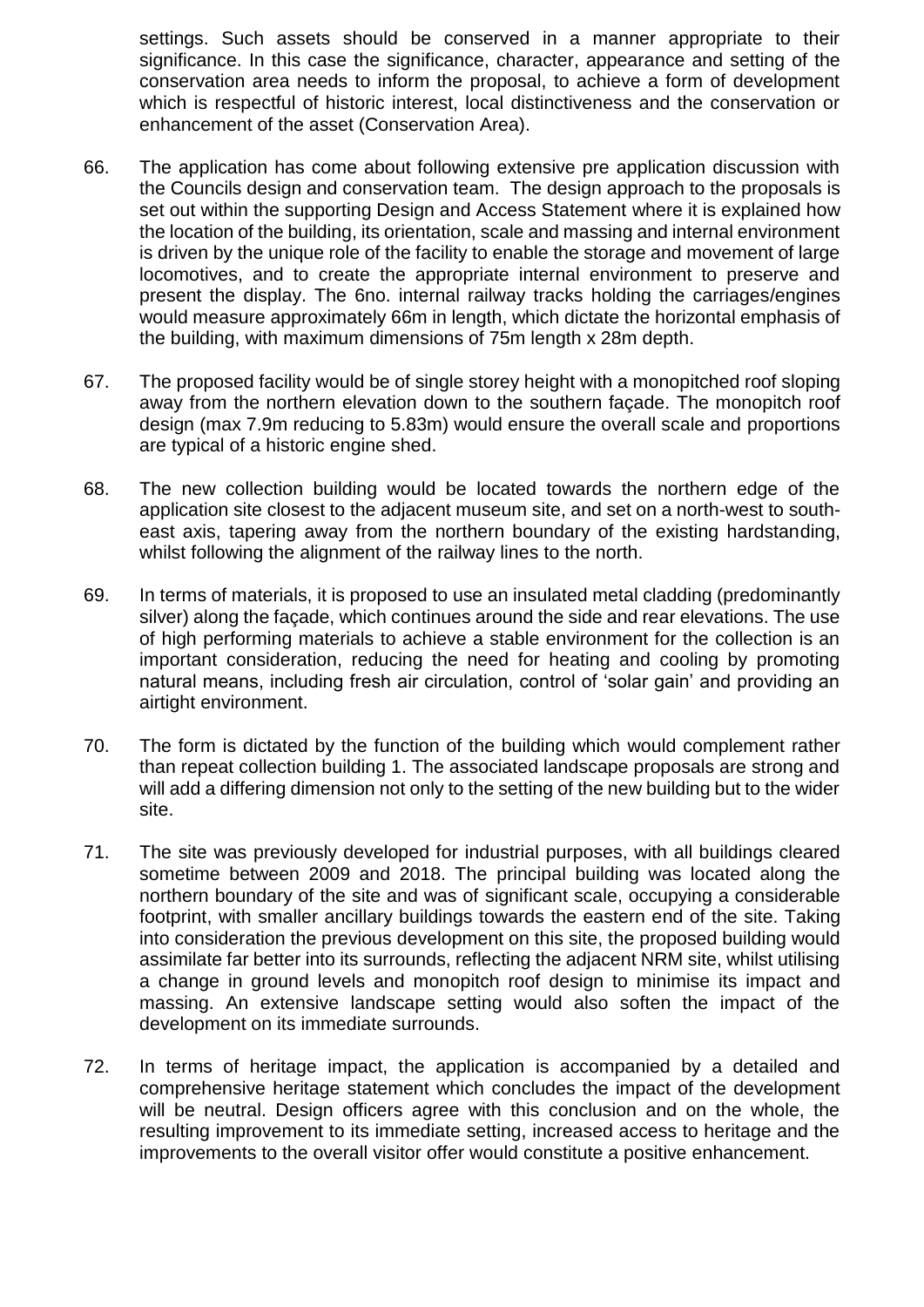73. In overall terms therefore this design is welcomed and the design team strongly support approval. The proposals are considered to be of a scale and design which would sit comfortably within the site and its surroundings without any resultant harm to the character or amenity of the area or listed assets. Proposals are considered to be acceptable in design terms, satisfying the provisions of CDP Policies 29 and 44 and Parts 12 and 16 of the NPPF.

Impact on neighbouring uses

- 74. CDP Policy 31 seeks to support proposals only where it can be demonstrated that there will be no unacceptable impact, either individually or cumulatively, on health, living or working conditions or the natural environment. The proposal will need to demonstrate that future occupiers of the proposed development will have acceptable working conditions. Proposals which will have an unacceptable impact such as through overlooking, visual intrusion, visual dominance or loss of light, noise or privacy will not be permitted unless satisfactory mitigation measures can be demonstrated whilst ensuring that any existing business and/or community facilities do not have any unreasonable restrictions placed upon them as a result.
- 75. The proposed development would occupy a large parcel of previously developed industrial land located adjacent to the main Museum and operate as an extension of the existing facility comprising a covered hall storing historic collection equipment. The site is located in residential surrounds, with the nearest properties some 40m to the south west on Dale Grove and 50m to the west on Dale Road. It is accepted that outline consent has been approved in principle, on land to the south of Dale Road, albeit no reserved matters are submitted for this scheme at this time. As such no certainty of the positioning of dwellings on this adjacent site is known at this time, although it is expected that dwellings would likely front the intervening road approximately 50m away from the prosed development area.
- 76. EHO's have undertaken a technical review of information submitted in relation to the likely impact upon amenity in accordance with the relevant TANs (Technical Advice Notes). Given the nature of the proposals, previous site use and the location, the information submitted demonstrates that the application complies with the thresholds stated within the TANS, and that the proposed development would not lead to an adverse impact.
- 77. The granting of planning permission may potentially lead to adverse impacts in terms of noise and dust generated during the construction phase of the development. The submitted Noise Impact Assessment (Max Fordham LLP, 10 December 2021) demonstrates that with mitigation, noise from the operation of fixed plant involved with the operational phase of the development will not give rise to negative impact by way of noise on nearby sensitive receptors. In the event of approval, the developers should ensure adherence to all sound attenuation measures set out within this document at all times. Such adverse impacts may be carefully controlled through condition in terms of sensitive construction measures and submission of a construction management plan. Subject to the above, no objections are raised, with no neighbouring representations made from adjacent properties. Subject to the above, proposals would satisfy the provisions of CDP Policy 31.

#### Landscape/Arboricultural impact

78. Part 15 of the NPPF requires the Planning System to contribute to and enhance the natural and local environment by protecting and enhancing valued landscapes. CDP Policy 39 requires new development to be permitted where it would not cause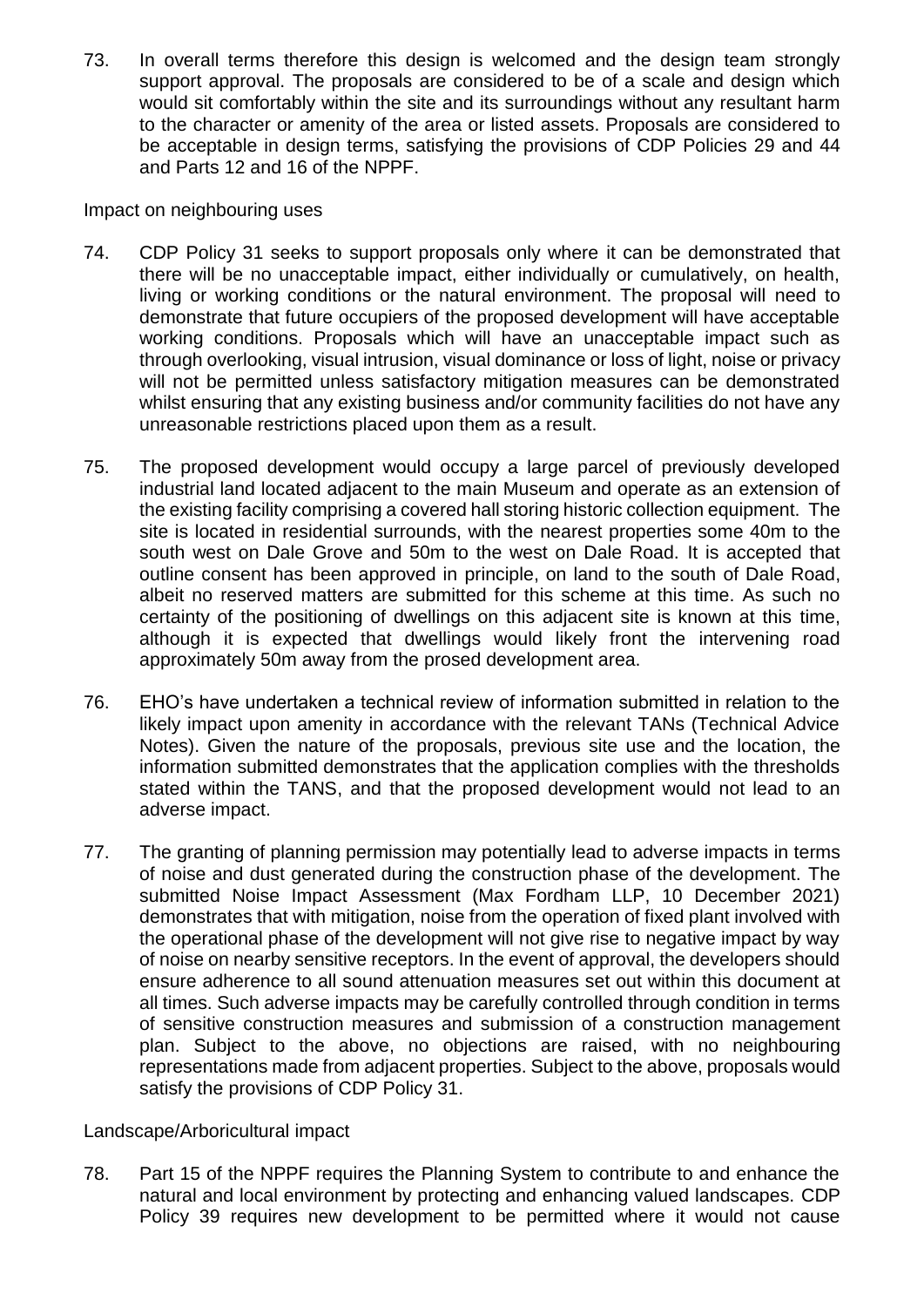unacceptable harm to the character, quality or distinctiveness of the landscape, or to important features or views. Proposals will be expected to incorporate appropriate measures to mitigate adverse landscape and visual effects. Development proposals should have regard to the County Durham Landscape Character Assessment and County Durham Landscape Strategy and contribute, where possible, to the conservation or enhancement of the local landscape.

- 79. CDP Policy 40 concerns trees and hedgerows. Proposals for new development will not be permitted that would result in the loss of, or damage to, trees of high landscape, amenity or biodiversity value unless the benefits of the proposal clearly outweigh the harm. Where development would involve the loss of ancient or veteran trees it will be refused unless there are wholly exceptional reasons and a suitable compensation strategy exists.
- 80. The application is submitted alongside detailed planting proposals and arboricultural reports. The landscape proposals are well considered and appropriate to the site, with the submitted scheme having been developed in conjunction with the Council following the pre-application enquiry route. Although some hard landscape details (e.g. lighting columns) remain outstanding, these can be controlled by condition.
- 81. The success of the approach to planting will be dependent on maintenance during the establishment phase and longer-term management. To this end a soft landscape management plan has been provided which details long term design objectives, management responsibilities and maintenance schedules for all landscape areas/ retained vegetation. No objections are raised in this regard. Furthermore, no arboricultural objections are raised, with submitted arboricultural information considered acceptable. Subject to the above, the proposals would satisfy the provisions of Part 15 of the NPPF and CDP Policies 39 and 40.

#### Highways

- 82. NPPF Part 9 seeks to ensure that development is only prevented or refused on highways grounds if there would be an unacceptable impact on highway safety, or the residual cumulative impacts on the road network would be severe. CDP Policy 21 seeks to ensure that any vehicular traffic generated by new development, following the implementation of sustainable transport measures, can be safely accommodated on the local and strategic highway network and does not cause an unacceptable increase in congestion or air pollution and that severe congestion can be overcome by appropriate transport improvements.
- 83. Proposals concern the extension of an existing museum facility which already benefits form a large visitor car park to the immediate south of the main collections building that is expected to accommodate any increase in visitor numbers. An existing service access to the proposed building would be taken from Dale Road to the south. This would not be used by day-to-day visitors but rather facilitate the movement of collection vehicles into the building on low-loader vehicles.
- 84. The application is supported by a Transport Statement and Travel Plan. The site currently has car parking for approximately 400 vehicles, and overflow car parking for around 150 other vehicles bringing the total to approximately 550 spaces. Blue Badge holders have priority spaces located closest to the site. It is noted that the applicant is seeking 'Levelling Up' funding to improve the existing car park with lines and signs, and to provide additional overspill car parking, although that does not form part of this application and so is not a material consideration.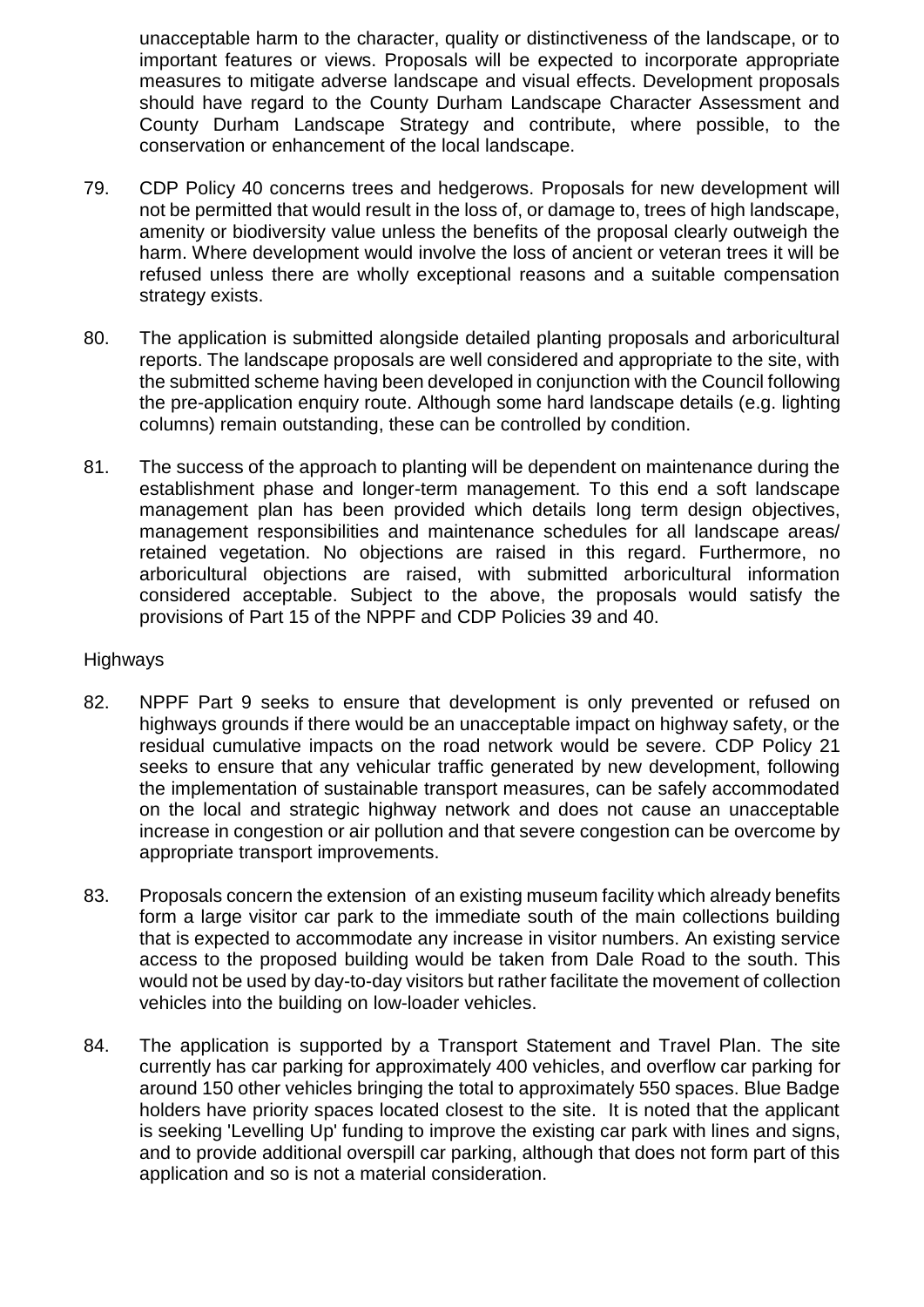- 85. Daily visitor numbers vary considerably, with peaks shown to be 1000 visitors a day in the summer and autumn school holidays. Days outside of these periods see between 300 and 450 visitors per day. The proposed development seeks to increase annual visitor numbers from 175,000 to 250,000. This would see the peak periods rise from 1000 per day to 1050 per day. Given that there are approximately 550 car parking spaces, and that many attendees are groups arriving by coach, or families arriving by single car, these 550 spaces would be considered enough to meet the proposed future parking demand.
- 86. The proposed exhibit building would operate under the same hours as the main museum (Wednesday–Sunday, 10.00 thru 16.00 in winter, and 10.00 thru 17.00 (summer), with extended opening during school holidays. At peak visitor times the proposals would be expected to generate an additional 40 vehicular trips on the highway network in the AM period and 51 thereafter PM. However, visitor times would be outside the traditional AM and PM peak traffic periods, and so it is not considered that the development would have an unacceptable impact on road safety, or a severe impact on the local highway network. On the basis of the above, no highways objections are raised, with proposals to satisfy the provisions of Part 9 of the NPPF and CDP Policy 21.

#### **Ecology**

- 87. Part 15 of the NPPF ensures that when determining planning applications, Local Planning Authorities seek to conserve and enhance biodiversity. CDP Policy 41 seeks to ensure new development minimizes impacts on biodiversity by retaining and enhancing existing diversity assets and features. Proposals for new development should not be supported where it would result in significant harm to biodiversity or geodiversity.
- 88. The application is submitted alongside relevant ecological and arboruicutural reports which confirm no harm to bats and adequate net gains in biodiversity to be achieved across the site. There is also no perceived harm to Dingy Skipper after a site survey weas recently undertaken. There is no need to apply the derogation tests in this instance, with no objections raised subject to conditions ensuring adherence to the relevant Ecological Impact Assessment report (E3 Ecology, August 2021), Landscape and Ecological Management Plan (E3 Ecology) and Biodiversity Net Gain Assessment and associated metric. Subject to the above, proposals would satisfy the provisions of Part 15 of the NPPF and CDP Policy 41.

#### Land stability

89. Part 15 of the NPPF seeks to prevent unacceptable risks from pollution and land stability. Where a site is affected by contamination or where land stability issues arise, responsibility for securing a safe development rests with the developer and/or landowner. Policy 32 of the CDP seeks to resist development where the developer is unable to demonstrate that:

a. any existing despoiled, degraded, derelict, contaminated or unstable land issues can be satisfactorily addressed by appropriate mitigation measures prior to the construction or occupation of the proposed development;

b. the site is suitable for the proposed use, and does not result in unacceptable risks which would adversely impact on the environment, human health and the amenity of local communities; and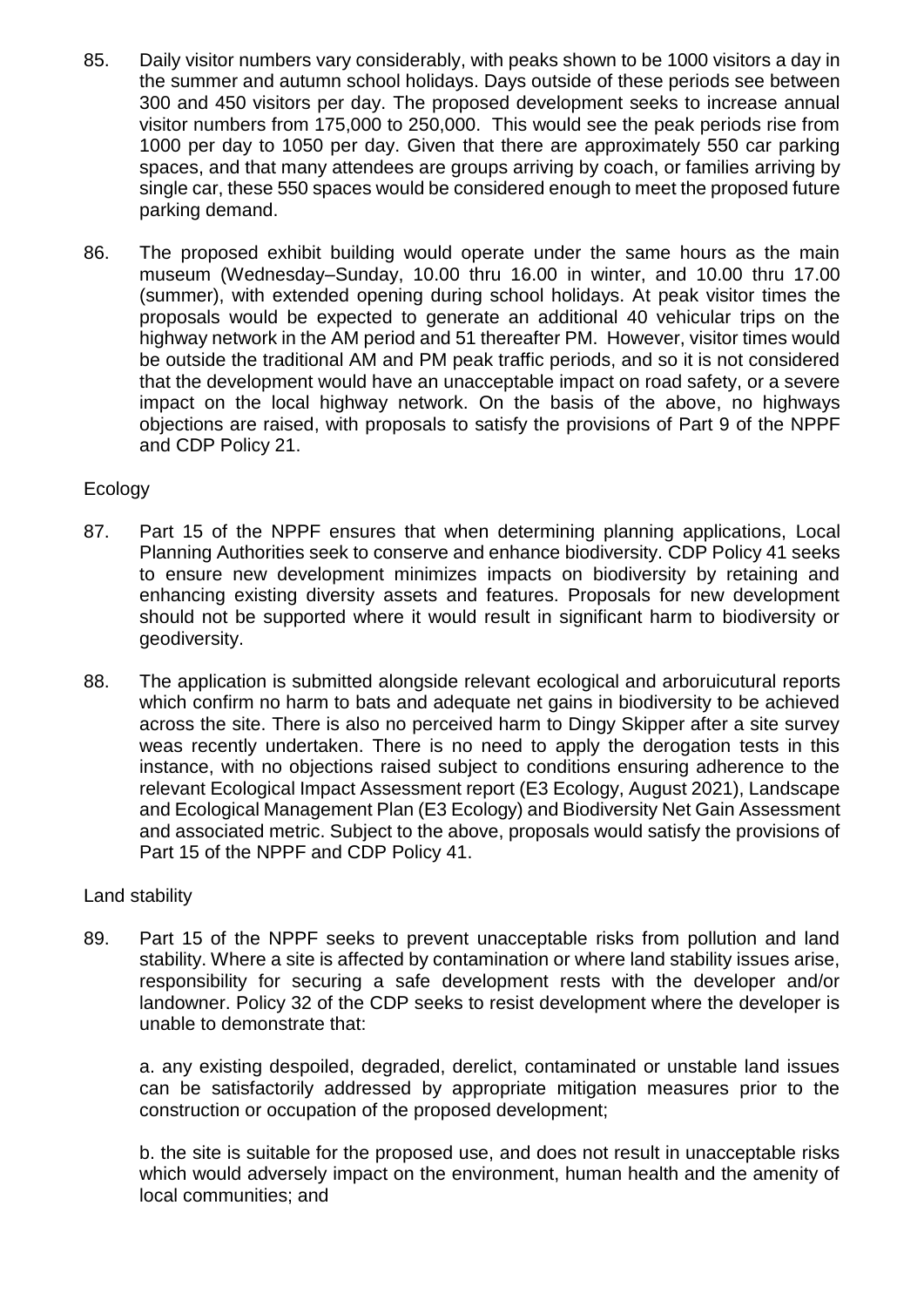c. all investigations and risk assessments have been undertaken by an appropriately qualified person.

- 90. EHO's have assessed the available information and historical maps with respect to land contamination including the following report:
	- Buro Happold (16 July 2021) Railway Museum Vision 2025, Geoenvironmental and Geotechnical Desk Study Report
- 91. The site is identified as potentially contaminated. The submitted Phase 1 report has reviewed a number of previous reports, with approval recommended subject to a contaminated land condition.
- 92. With regards coal mining legacy, the application site falls within the defined Development High Risk Area; therefore within the application site and surrounding area there are coal mining features and hazards which need to be considered in relation to the determination of this planning application. Coal Authority records indicate that the site is in an area of recorded coal mine workings and coal outcrops which may have been subject to historic unrecorded workings at shallow depth. These features pose a potential risk to surface stability and public safety.
- 93. The planning application is supported by a Coal Mining Risk Assessment (Revision P01), dated 29 June 2021. This report has been informed by an appropriate range of information sources, including relevant borehole data. The report authors conclude that the site is at potential risk from former coal mining activities and that drilling and grouting works are necessary in those parts of the site identified as at risk of surface instability. The Planning team at the Coal Authority would therefore expect remedial works to be implemented on site as necessary to ensure the safety and stability of the development as a whole. Subject to the above, the Coal Authority raise no objections to the proposals, with such measures to be controlled by condition. Proposals would satisfy the provisions of Part 15 of the NPPF and CDP Policy 32.

#### Flooding and Drainage

- 94. Part 14 of the NPPF seeks to resist inappropriate development in areas at risk of flooding, directing development away from areas at highest risk (whether existing or future). Where development is necessary in such areas, the development should be made safe for its lifetime without increasing flood risk elsewhere.
- 95. Policy 35 of the CDP requires development proposals to consider the effect of the proposed development on flood risk, both on-site and off-site, commensurate with the scale and impact of the development and taking into account the predicted impacts of climate change for the lifetime of the proposal. Development in flood zones should not be permitted unless in exceptional circumstances. Regarding surface water flood risk, the management of water must be considered intrinsic to the overall development, with runoff rates carefully controlled. Policy 36 of the CDP requires proposals to the disposal of foul water, utilising the hierarchy of foul water.
- 96. Given the proposed access will only be used for occasional exhibit deliveries and not for general access by the public, staff, or daily commercial use, no drainage objections are raised with respect the current proposals which would satisfy Part 14 of the NPPF and CDP Policy 35.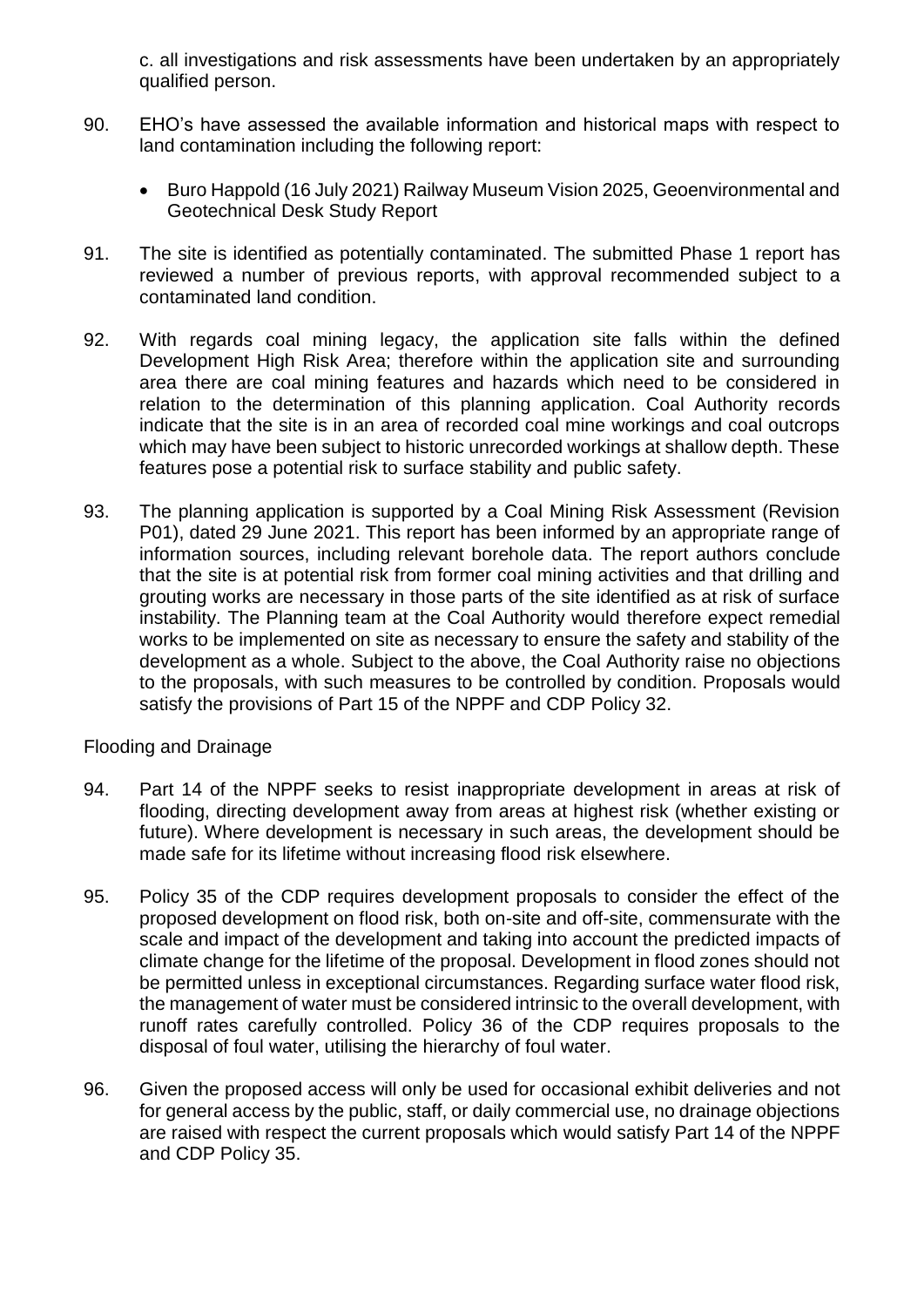#### **Sustainability**

- 97. CDP Policy 29 seeks to ensure all development proposals achieve well designed buildings and places. Development should minimise greenhouse gas emissions by seeking to achieve zero carbon buildings and providing renewable and low carbon energy generation. Where connection to the gas network is not viable, development should utilise renewable and low carbon technologies as the main heating source. Furthermore, new development should minimise the use of non-renewable and unsustainable resources, including energy, water and materials, during both construction and use by encouraging waste reduction and appropriate reuse and recycling of materials, including appropriate storage space and segregation facilities for recyclable and non-recyclable waste and prioritising the use of local materials;
- 98. The application is submitted alongside a sustainability and energy statement and separate travel plan. The site is located within a sustainable location within built up surrounds and adjacent to the main museum site, where there is good access by various travel modes other than private car use.
- 99. Within the sustainability statement it is explained how SMG are committed to achieving net zero carbon across their sites by 2033. The new collection building draws on passive environmental design principles that are light touch with minimal environmental impact to achieve BREEAM 'Very Good' accreditation.
- 100. The building has been designed with a fabric first approach to minimising the operational energy consumption, reducing carbon emissions and maintaining the stable conditions desired for collection care. High levels of insulation combined with a well-sealed thermal envelope throughout ensure air tightness and delivers an adequately stable internal environment suitable for 'robust' collection items.
- 101. Consideration is also given to sustainable and low energy design features which are incorporated in the final design including low energy light fittings installed throughout , lighting control systems, Water Efficient Fixtures & Fittings, High insulation levels on all new heating and hot water pipework and components , reduced winter heating energy demand and heat recover mechanisms. Also C02 monitoring and cooling mechanisms when outdoor conditions are favourable.
- 102. A high performing composite cladding system provides high levels of insulation and airtightness with extremely efficient use of materials and a concrete slab, floor finish and ballast provide thermal mass passively contributing towards a stable internal environment.
- 103. A site wide rainwater management strategy would also utilise open soils and planting to slow the flow and attenuate rainfall on site.
- 104. The application is considered to satisfy the provision of CDP Policy 29 in this regard.

#### Other matters

Safeguarding mineral resources

105. CDP Policy 56 seeks to safeguard mineral resources. Significant areas of the county fall into such mineral safeguarding areas, including the application site and wider area. Although a non-mineral development is proposed, it is not considered that the current proposals would sterilise this mineral resource taking into consideration the scale of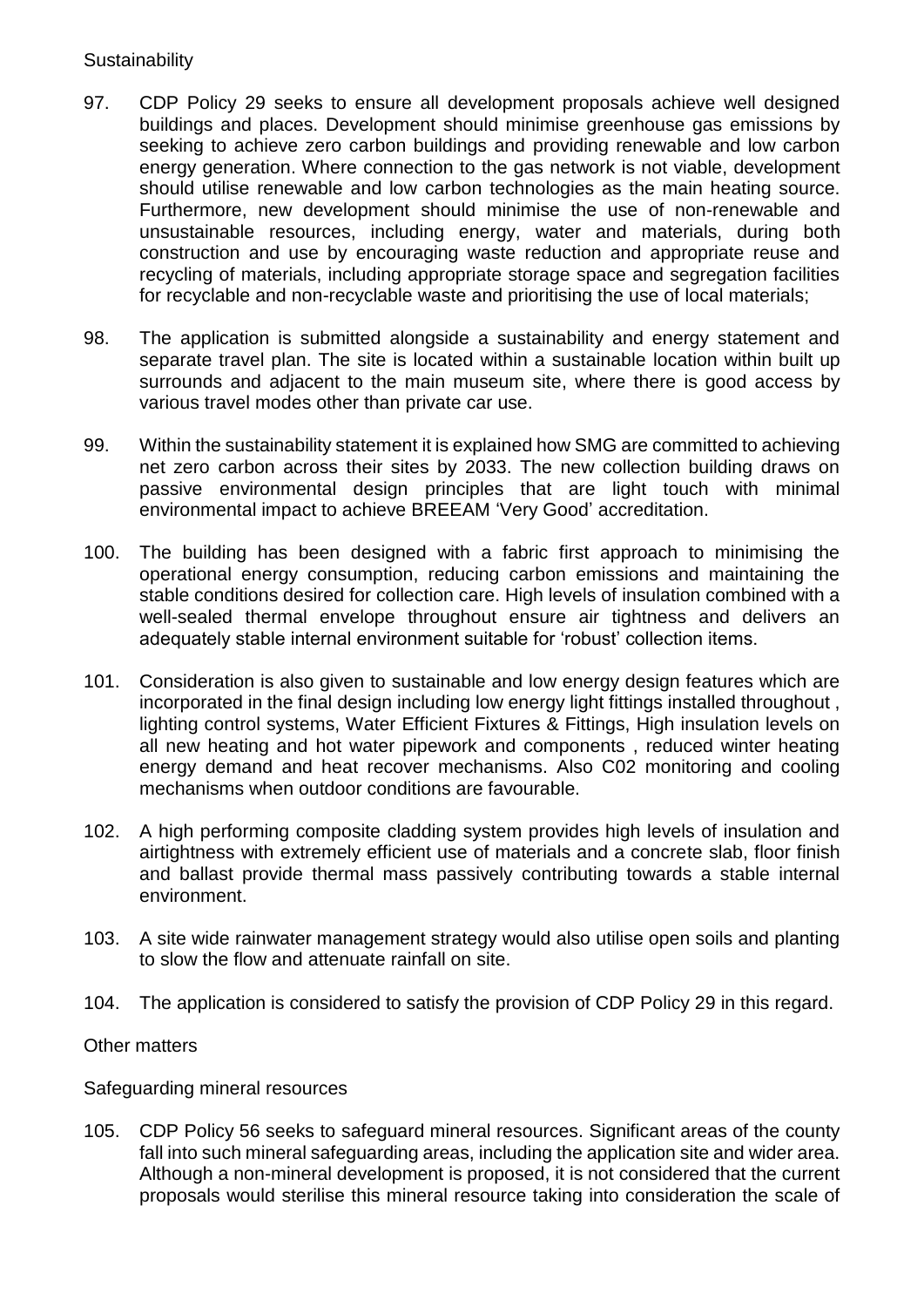the site, previous land use and wider site history, and the residential setting. No objections are raised in this regard.

Public Sector Equality Duty

106. Section 149 of the Equality Act 2010 requires public authorities when exercising their functions to have due regard to the need to i) the need to eliminate discrimination, harassment, victimisation and any other prohibited conduct, ii) advance equality of opportunity between persons who share a relevant protected characteristic and persons Page 104 who do not share it and iii) foster good relations between persons who share a relevant protected characteristic and persons who do not share that characteristic. In this instance, officers have assessed all relevant factors and do not consider that there are any equality impacts identified.

#### Nutrient Neutrality

- 107. Under the Habitat Regulations, the Local Planning Authority must consider the nutrient impacts of any new plans and projects (including new development proposals) on habitat sites and whether those impacts may have an adverse effect on the integrity of a habitats site that requires mitigation, including through nutrient neutrality. Only certain development types are impacted, but as the application site falls within the Tees catchment area, there may be a requirement for the potential impacts of this development to be considered in terms of nutrient neutrality.
- 108. Nutrient Neutrality advice is provided by Natural England. The Nutrient Neutrality Methodology enables a nutrient budget to be calculated for all types of development that would result in a net increase in population served by a wastewater system. It includes tourism attractions and tourist accommodation which would give rise to new overnight accommodation such as hotels and self-catering holiday facilities. Other types of proposals should be considered on their individual merits such as conference facilities that generate overnight stays although other types of business or commercial development not involving overnight accommodation will not generally need to be included. For the purposes of the Methodology, it is assumed that anyone living in the catchment also works and uses facilities in the catchment, and therefore wastewater generated can be calculated using the population increase from new homes and other accommodation which removes the potential for double counting of human waste water arising from different planning uses.
- 109. In this instance, proposals concern the extension to a long established day-time tourist facility which already provides all public amenities. The site previously contained a large industrial use and since 2008 has had outline planning permission for residential development for a significant number of residential properties. This was negotiated away as part of a further residential development proposal to facilitate the proposed development by the museum. The current application would therefore see a potentially less harmful end use in terms of nutrient neutrality impacts than previously occurred or was envisaged on this site.
- 110. Although an increase in visitor numbers would be expected to result from these proposals there is no overnight accommodation associated with this exhibit and storage building and non is provided at the Museum which is a day time facility. Furthermore it is not considered that an increase in overnight stays would occur directly as a result of this attraction alone, but rather from those who are already staying in the wider Durham area that are visiting the range of attractions which the county and surrounding areas have to offer. It is noted that Shildon is located right on the edge of the Tees catchment and it would be unreasonable to assume that all those visiting the site and staying overnight would do from within this catchment. In its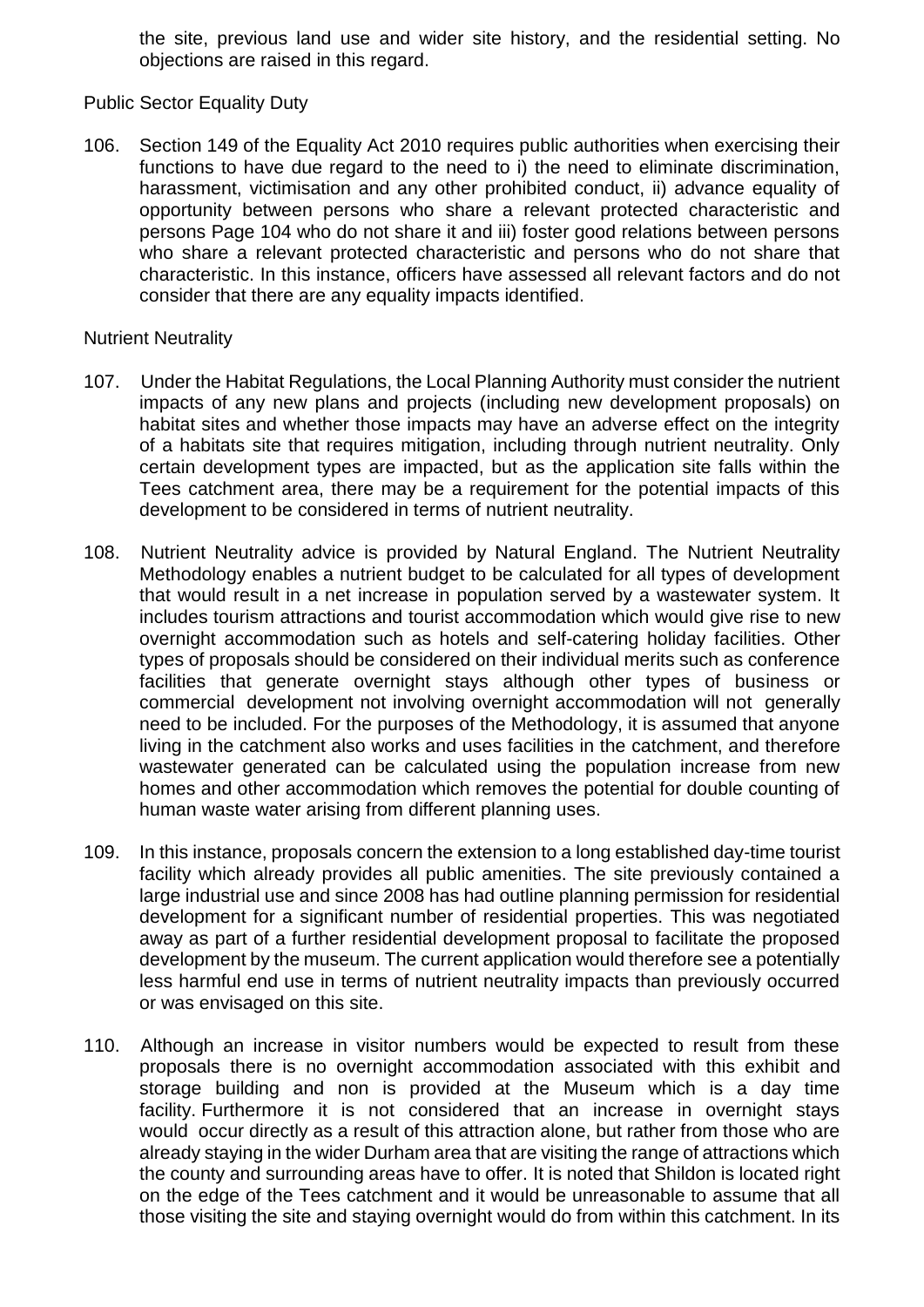own right therefore, any likely increase in tourism and overnight stays that would result from this new exhibit alone is considered to be minimal. This does not include all visitors who may only visit for the day, i.e. local people, tourists and school parties, that will return home at the end of the day.

- 111. An increase in staff numbers may also result from the proposals, albeit staff are likely to be sourced from the local area and should not be double counted in terms of nutrient neutrality impacts.
- 112. Having regard to the particular nature of the proposal and the visitor offer at the locomotion site, it is not considered that there would be an increase in overnight tourism accommodation from those visiting the site as a result of this new facility alone and staying overnight in the county that would significantly and adversely impact on nutrient neutrality. As such there would be no requirement to address the Nutrient Neutrality impacts of the development any further.

# **CONCLUSIONS**

- 113. Planning permission is sought for the provision of a new collection exhibition and storage facility which will house railway vehicles for the National Railway Museum at Shildon. The application site is located adjacent to the existing Locomotion One facility on brownfield land within the Shildon settlement and would see the transformation of a redundant industrial site, integrating it into the adjacent Museum, and resulting in notable economic and community benefits from the enhanced facilities including increased tourism and visitor spending in the area.
- 114. The proposals have been developed sensitively taking into consideration their immediate setting, surrounding uses, local topography, land scape/vegetation and the surrounding highways network. The proposed building has also been designed with a fabric first approach to minimising energy consumption, reducing carbon maintaining the stable conditions desired for collection care.
- 115. Consideration is given to the principle, of the works proposed, scale/design, impact on neighbouring uses, landscape/arboricultural impact, highways, ecology, land stability, flooding/drainage, sustainability and other matters. No overriding concerns have been identified in this respect and the proposals are considered to satisfy the provisions of Parts 2, 4, 6, 8, 9, 11, 12, 14, 15 and 16 of the NPPF and policies 6, 7, 21, 25, 29, 31, 32, 35, 36, 39, 40, 41, 43, 44 and 56 of the CDP. Subject to the following conditions, the application is recommended for approval.

# RECOMMENDATION

Recommendation that the application be **APPROVED** subject to the following conditions.

#### 1. Time limit

The development hereby permitted shall be begun before the expiration of three years from the date of this permission.

*Reason: Required to be imposed pursuant to Section 91 of the Town and Country Planning Act 1990 as amended by the Planning and Compulsory Purchase Act 2004.*

2. Approved plans

The development hereby approved shall be carried out in strict accordance with the following approved plans:

261\_GA\_001 revP2 (Existing location plan), received 09 March 2022

261\_GA\_101 revP2 (Proposed location plan), received 09 March 2022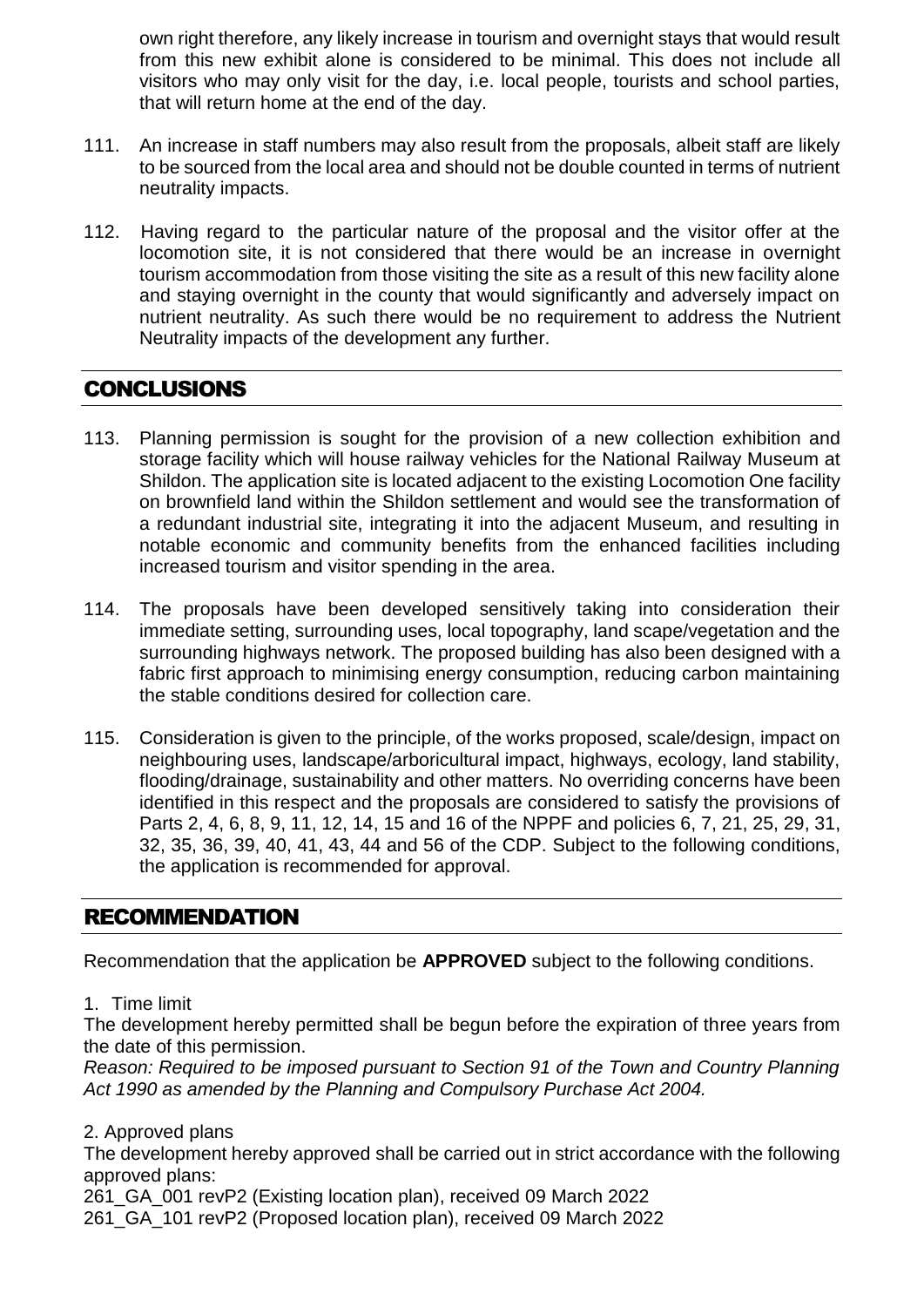261\_AD\_500 revP2 (Canopy sections), received 09 March 2022 261\_AD\_502 revP2 (Parapet sections), received 09 March 2022 261\_AD\_504 revP2 (Canopy plan and RCP), received 09 March 2022 261\_DD\_500 revP2 (Canopy detail 01), received 09 March 2022 261\_DD\_501 revP2 (Canopy detail 02), received 09 March 2022 261\_DD\_502 revP2 (Parapet details 01), received 09 March 2022 261\_DD\_503 revP2 (Parapet details 02), received 09 March 2022 261\_DD\_505 revP2 (Lobby details), received 09 March 2022 261\_GA\_105 revP2 (Proposed site plan), received 09 March 2022 261\_GA\_120 revP2 (Proposed ground floor plan), received 09 March 2022 261\_GA\_125 revP2 (Proposed roof plan), received 09 March 2022 261\_GA\_130 revP2 (Proposed reflected ceiling plan), received 09 March 2022 261\_GA\_135 revP2 (Proposed site elevations), received 09 March 2022 261\_GA\_140 revP2 (Proposed north and south elevation), received 09 March 2022 261\_GA\_141 revP2 (Proposed east and west elevation), received 09 March 2022 261\_GA\_166 revP2 (Proposed section AA), received 09 March 2022 261\_GA\_167 revP2 (Proposed section BB), received 09 March 2022 LOC-JLG-XX-XX-DR-AL-00200 revP1 (Illustrative landscape proposal plan), received 09 March 2022 LOC-JLG-XX-XX-DR-AL-01000 revP1 (General arrangement plan), received 09 March 2022 LOC-JLG-XX-XX-DR-AL-01400 revP1 (Levels plan 1of2), received 09 March 2022 LOC-JLG-XX-XX-DR-AL-01401 revP1 (Levels plan 2of2), received 09 March 2022 LOC-JLG-XX-XX-DR-AL-02100 revP1 (Section A-A Brownfield Gardens), received 09 March 2022 LOC-JLG-XX-XX-DR-AL-02101 revP1 (Section B-B Brownfield Gardens), received 09 March 2022 LOC-JLG-XX-XX-DR-AL-02102 revP1 (Section C-C Locomotion Square), received 09 March 2022 LOC-JLG-XX-XX-DR-AL-02103 revP1 (Section D-D Main entrance seating area 1), received 09 March 2022 LOC-JLG-XX-XX-DR-AL-02104 revP1 (Section E-E Main entrance seating area 2), received 09 March 2022 LOC-JLG-XX-XX-DR-AL-02105 revP1 (Section F-F Access Road), received 09 March 2022 NRM-MXF-LC-00-DR-E-31000 revP03 (External lighting layout), received 09 March 2022 RWM-BHE-XX-XX-RP-CG-0002 revP01 (Coal mining risk assessment), received 09 March 2022

*Reason: To define the consent and ensure that a satisfactory form of development is obtained in accordance with Parts 2, 4, 6, 8, 9, 11, 12, 14, 15 and 16 of the NPPF and policies 6, 7, 21, 29, 31, 32, 35, 36, 39, 40, 41, 43, 44 and 56 of the County Durham Plan.*

#### 3. Noise Impact Assessment

No development shall take place unless in strict accordance with the Noise impact assessment, dated 10 December 2021

*Reason: In the interests of the amenity of nearby sensitive uses and the appearance of the area in accordance with Part 12 and 15 of the NPPF and policy 31 of the County Durham Plan.*

#### 4. Drainage strategy report

No development shall take place unless in strict accordance with the Drainage Strategy Report (NRM-BHE-LC-XX-RP-C-0001 revP01, dated 02 February 2022).

*Reason: To prevent the increased risk of flooding from any sources in accordance with the NPPF.*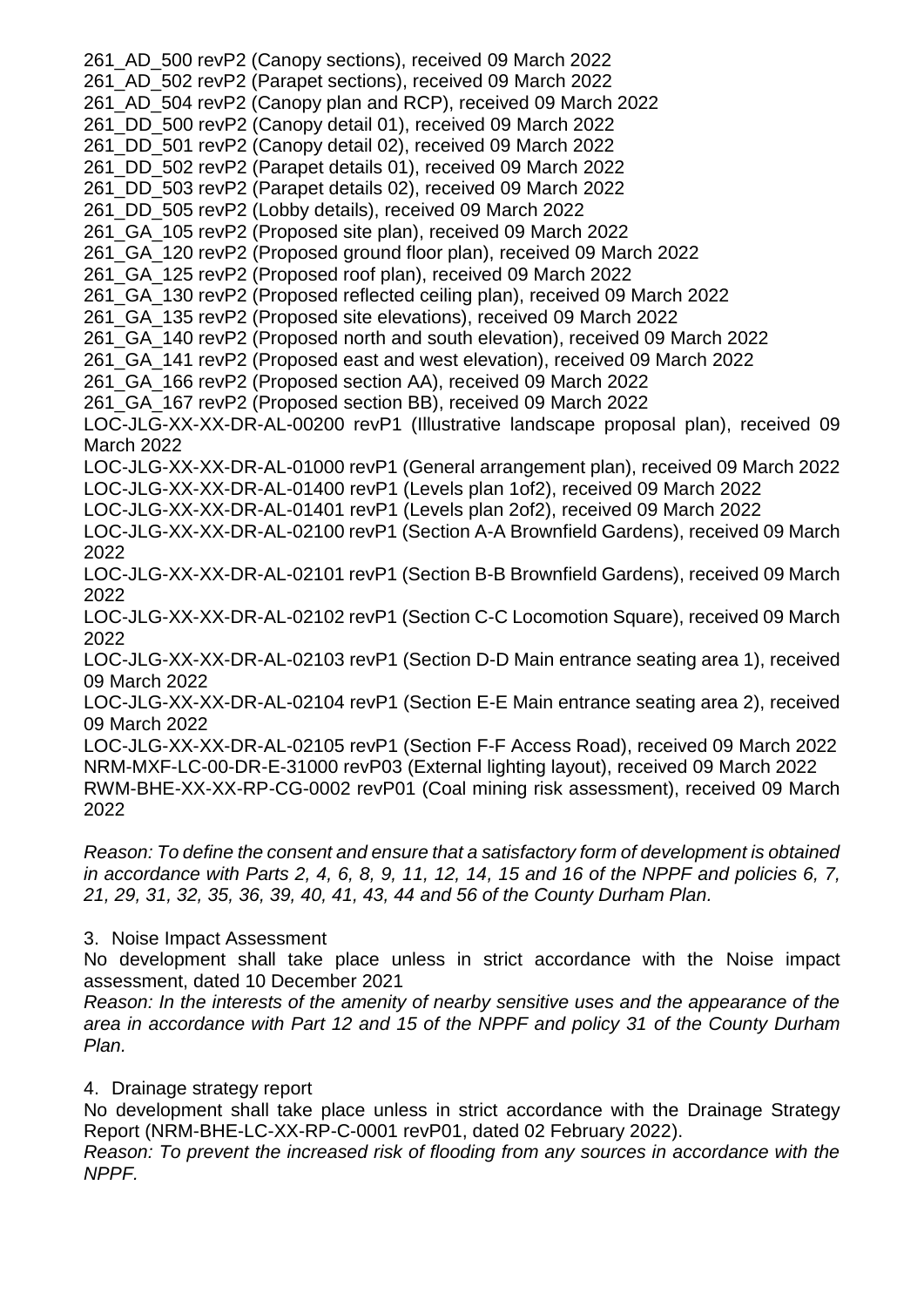#### 5. Landscape implementation

All planting, seeding or turfing comprised in the approved details of landscaping shall be carried out in the first available planting season following the practical completion of the development (or occupation of buildings or commencement of use) and any trees or plants which within a period of 5 years from the substantial completion of the development die, are removed or become seriously damaged or diseased shall be replaced in the next planting season with others of similar size and species

*Reason: In the interests of the visual amenity of the area and to comply with policy 29 of the County Durham Plan.*

#### 6. Mitigation

No development shall take place unless in accordance with the recommendations detailed in Section E of the Ecological Impact Assessment report (E3 Ecology, August 2021).

*Reason: To conserve protected species and their habitat in accordance with Part 15 of the NPPF and Policy 41 of the County Durham Plan.*

#### 7. Habitat types

No development shall take place unless in accordance with the habitat types and quantities detailed within the Biodiversity net gains assessment (E3 Ecology) and associated metric. *Reason: To conserve protected species and their habitat in accordance with Part 15 of the NPPF and Policy 41 of the County Durham Plan.*

#### 8. Landscape and ecological management plan

No development shall take place unless in accordance with the Landscape and Ecological Management Plan (E3 Ecology).

*Reason: To conserve protected species and their habitat in accordance with Part 15 of the NPPF and Policy 41 of the County Durham Plan.*

#### 9. External lighting

Prior to first use of the collection building hereby approved, details of all external lighting shall be submitted to and approved in writing by the Local Planning Authority. The detail provided must be sufficient to demonstrate adherence to the ILP guidance notes for the reduction of intrusive light. The external lighting shall be erected and maintained in accordance with the approved details to minimise light spillage and glare outside the designated area and maintained thereafter.

*Reason: In the interests of the amenity of nearby sensitive uses and the appearance of the area in accordance with Part 12 and 15 of the NPPF and policy 31 of the County Durham Plan.*

#### 10.Contaminated Land (Phase 2-3)

No development shall commence until a land contamination scheme has been submitted to and approved in writing by the Local Planning Authority. The submitted scheme shall be compliant with the YALPAG guidance and include a Phase 2 site investigation, which where necessary shall include a sampling and analysis plan for further works. If the Phase 2 identifies any unacceptable risks, a Phase 3 remediation strategy shall be produced and where necessary include gas protection measures and method of verification.

*Reason: To ensure that the presence of contamination is identified, risk assessed and proposed remediation works are agreed in order to ensure the site is suitable for use, in accordance with Part 15 of the National Planning Policy Framework. Required to be precommencement to ensure that the development can be carried out safely.*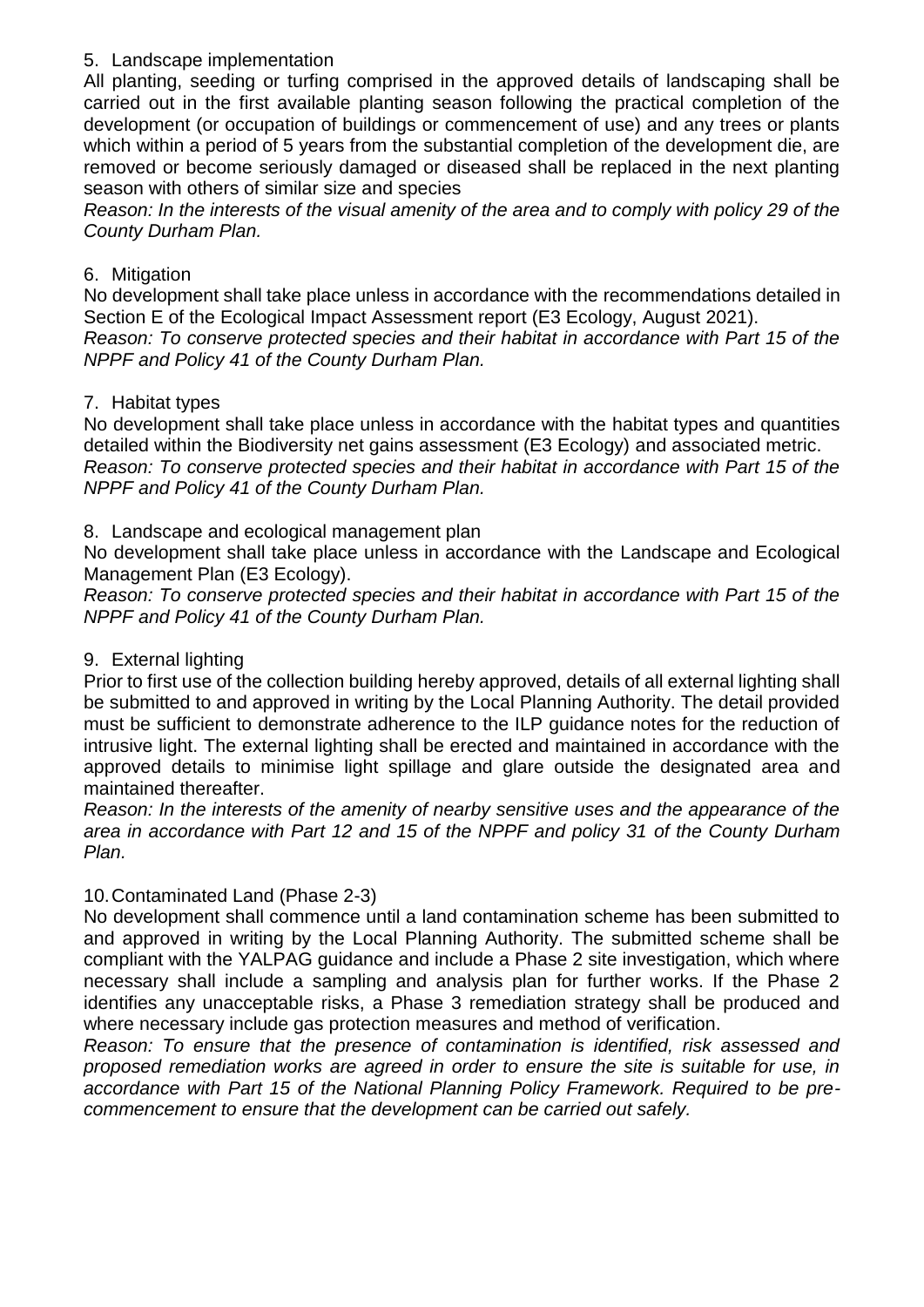#### 11.Contaminated Land (Phase 4)

Remediation works shall be carried out in accordance with the approved remediation strategy. The development shall not be brought into use until such time a Phase 4 verification report related to that part of the development has been submitted to and approved in writing by the Local Planning Authority.

*Reason: To ensure that the remediation works are fully implemented as agreed and the site is suitable for use, in accordance with Part 15 of the National Planning Policy Framework.*

#### 12.Coal mining

Prior to the occupation of the development, or it being taken into beneficial use, a signed statement or declaration prepared by a suitably competent person confirming that the site is, or has been made, safe and stable for the approved development shall be submitted to the Local Planning Authority for approval in writing. This document shall confirm the methods and the completion of the remedial works and/or mitigation necessary to address the risks posed by past coal mining activity. The remedial works shall be carried out in accordance with authoritative UK guidance.

*Reason: In order to ensure the safety and stability of the development, in accordance with paragraphs 178 and 179 of the NPPF.*

#### 13.Sound attenuation

Development shall take place in full accordance with the sound attenuation measures detailed in the noise assessment (Noise impact Assessment, Max Fordham LLP, dated 10 December 2021). These measures shall be fully installed and completed prior to the beneficial occupation of the development and permanently retained thereafter.

*Reason: In the interests of the privacy/amenities of future residents in accordance with policy 31 of the County Durham Plan.*

#### 14.Construction management plan

Prior to the commencement of any part of the development or any works of demolition, a Construction Management Plan shall be submitted to and approved in writing by the local planning authority. The Construction Management Plan shall be prepared by a competent person and shall consider the potential environmental impacts (noise, vibration, dust, & light) that the development may have upon any nearby sensitive receptors and shall detail mitigation proposed, as a minimum this should include, but not necessarily be restricted to, the following:

A Dust Action Plan including measures to control the emission of dust and dirt during construction taking into account relevant guidance such as the Institute of Air Quality Management "Guidance on the assessment of dust from demolition and construction" February 2014.

Details of methods and means of noise reduction

Where construction involves penetrative piling, details of methods for piling of foundations including measures to suppress any associated noise and vibration.

Details of measures to prevent mud and other such material migrating onto the highway from construction vehicles;

Designation, layout and design of construction access and egress points;

Details for the provision of directional signage (on and off site);

Details of contractors' compounds, materials storage and other storage arrangements, including cranes and plant, equipment and related temporary infrastructure;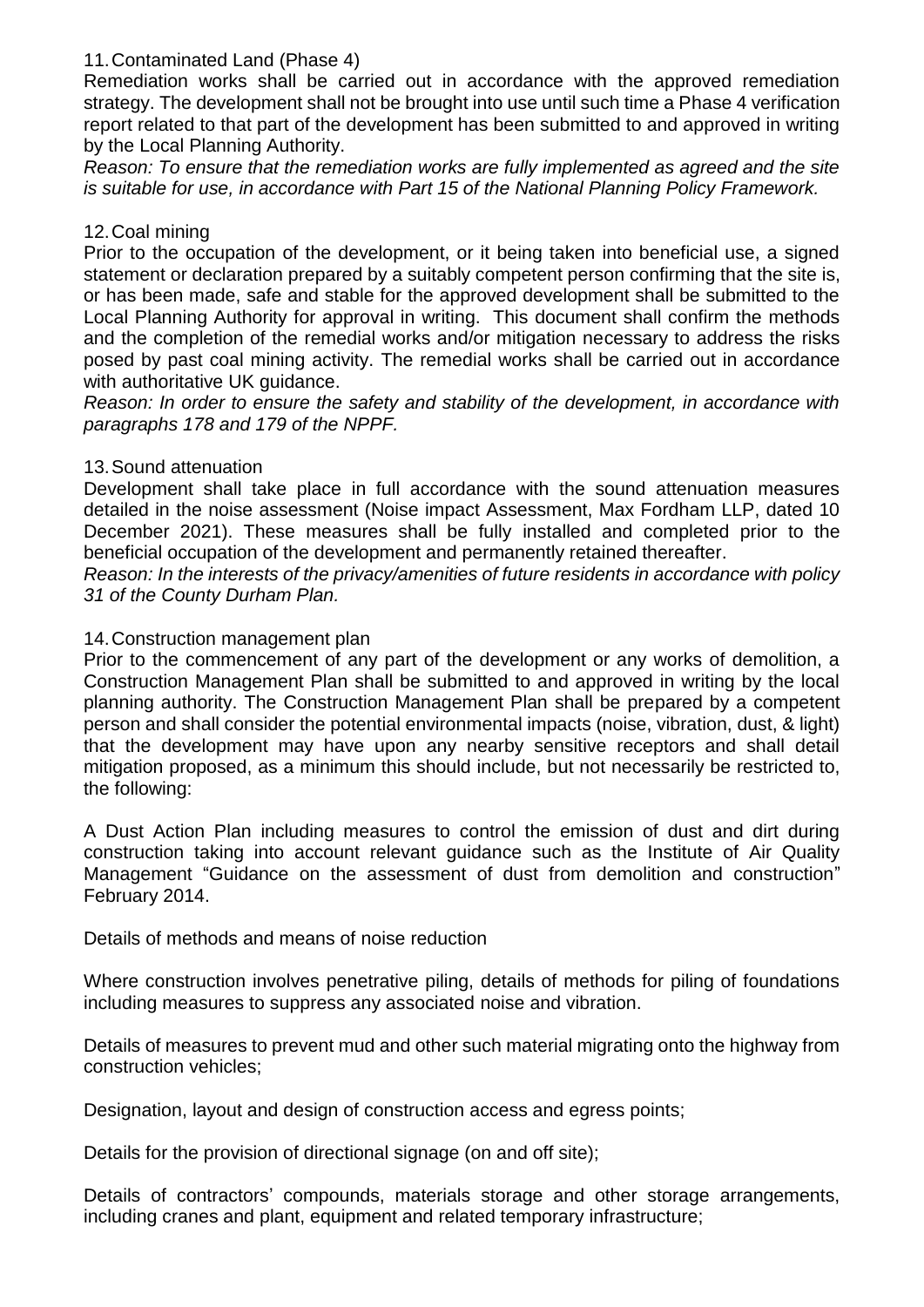Details of provision for all site operatives for the loading and unloading of plant, machinery and materials

Details of provision for all site operatives, including visitors and construction vehicles for parking and turning within the site during the construction period;

Routing agreements for construction traffic.

Details of the erection and maintenance of security hoarding including decorative displays and facilities for public viewing, where appropriate;

Waste audit and scheme for waste minimisation and recycling/disposing of waste resulting from demolition and construction works.

Detail of measures for liaison with the local community and procedures to deal with any complaints received.

The management strategy shall have regard to BS 5228 "Noise and Vibration Control on Construction and Open Sites" during the planning and implementation of site activities and operations.

The approved Construction Management Plan shall also be adhered to throughout the construction period and the approved measures shall be retained for the duration of the construction works.

*Reason: In the interests of the privacy/amenities of neighbouring occupiers in accordance with policy 31 of the County Durham Plan.*

#### 15.Construction

No external construction works, works of demolition, deliveries, external running of plant and equipment shall take place other than between the hours of 0730 to 1800 on Monday to Friday and 0800 to 1400 on Saturday. No internal works audible outside the site boundary shall take place on the site other than between the hours of 0730 to 1800 on Monday to Friday and 0800 to 1700 on Saturday. No construction works or works of demolition whatsoever, including deliveries, external running of plant and equipment, internal works whether audible or not outside the site boundary, shall take place on Sundays, Public or Bank Holidays. For the purposes of this condition, construction works are defined as: The carrying out of any building, civil engineering or engineering construction work involving the use of plant and machinery including hand tools.

*Reason: In the interests of the privacy/amenities of neighbouring occupiers in accordance with policy 31 of the County Durham Plan.*

# STATEMENT OF PROACTIVE ENGAGEMENT

The Local Planning Authority in arriving at its decision have, without prejudice to a fair and objective assessment of the proposals, issues raised, and representation received, sought to work with the applicant in a positive and proactive manner. The Local Planning Authority have sought to ensure that this application has been determined within a mutually agreed extended determination period. All pre-commencement conditions have been agreed in writing with the applicant.